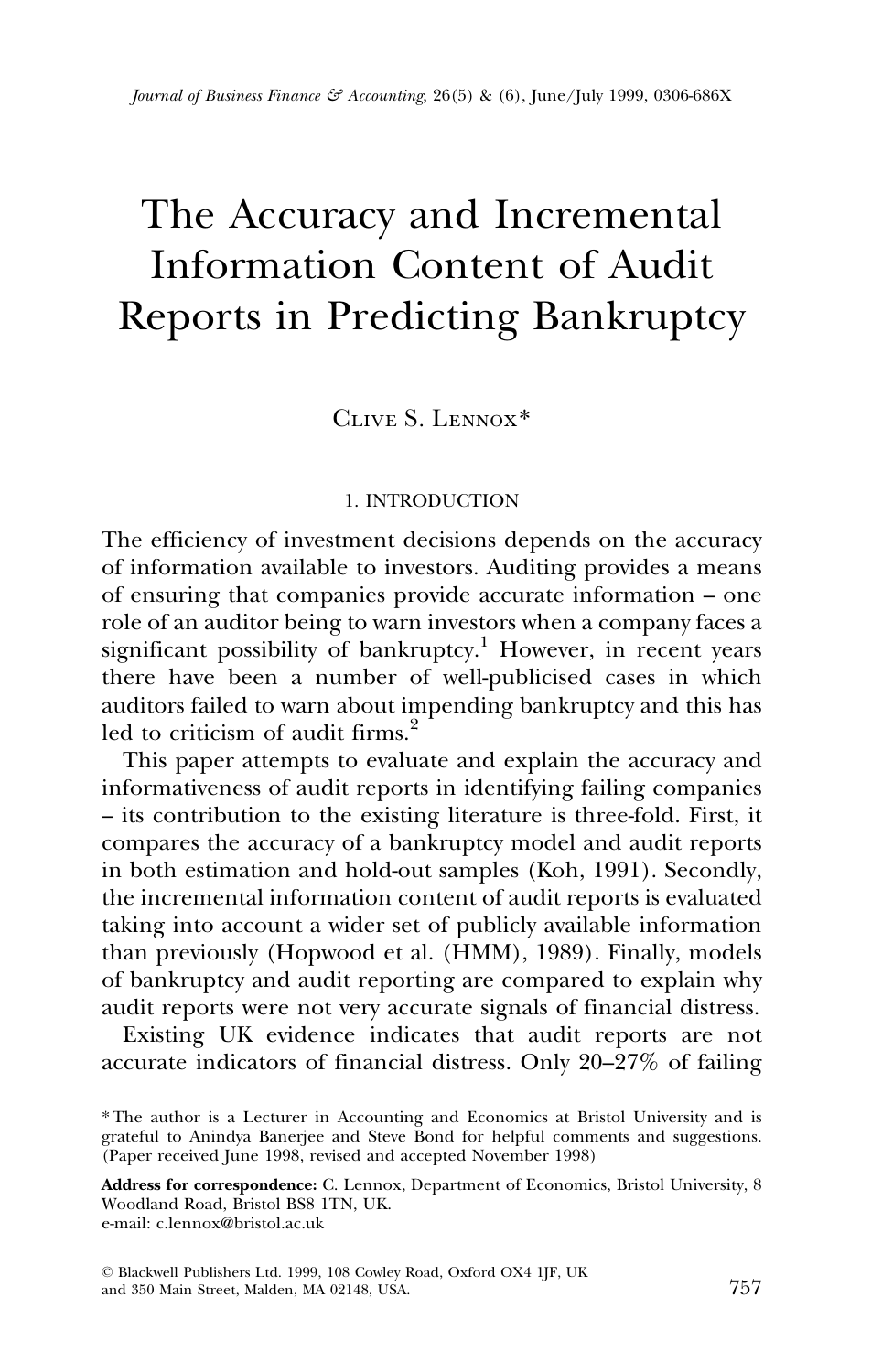quoted companies receive qualified reports (Taffler and Tissaw, 1977; Taffler and Tseung, 1984; Peel, 1989; and Citron and Taffler, 1992). For private companies, the situation appears to be even worse  $-$  Barnes and Hooi (1987) found that only 5% of failing companies received going concern qualifications. Moreover, in a sample of 40 quoted companies that received qualified reports, Taffler and Tseung (1984) found that only 10 failed.

This level of inaccuracy does not necessarily mean that auditors are failing in their responsibilities, since bankruptcy may be a highly unpredictable event. Therefore, it is helpful to use a bankruptcy model as a benchmark for evaluating the accuracy of audit reports. This was the approach of Koh (1991) whose sample consisted of 141 failing and 189 non-failing US companies. Koh defined the bankruptcy model's type I error rate as the proportion of failing companies that were incorrectly classified as healthy; the type II error rate was equal to the proportion of non-failing companies that were predicted to fail – the model was found to have a type I error rate of 14.65% and a type II error rate of 0%. In measuring the accuracy of audit reports, the type I error rate was defined as the proportion of failing companies that were given unqualified reports; the type II error rate was equal to the proportion of non-failing companies given qualified reports  $-\frac{1}{2}$ the type I error rate for going-concern qualifications was 45.63% and the type II error rate was 0%. Since the bankruptcy model had a lower type I error rate than audit reports (and the same type II error rate), it would appear that audit reports were not very accurate indicators of financial distress. However, a limitation of this study was that the model's accuracy was not compared to audit reports in a hold-out sample. Therefore, it was unclear whether auditors could have used Koh's model to give more accurate audit opinions. In contrast, this paper shows that a bankruptcy model can be more accurate than audit reports outside of the estimation period.

HMM evaluated the incremental information content of audit reports by testing the significance of an audit opinion dummy in the bankruptcy model.3 Six financial ratios capturing profitability, cashflow and leverage were used to control for publicly available information about the probability of bankruptcy. HMM found that adding an audit qualification dummy significantly increased the bankruptcy model's explanatory power and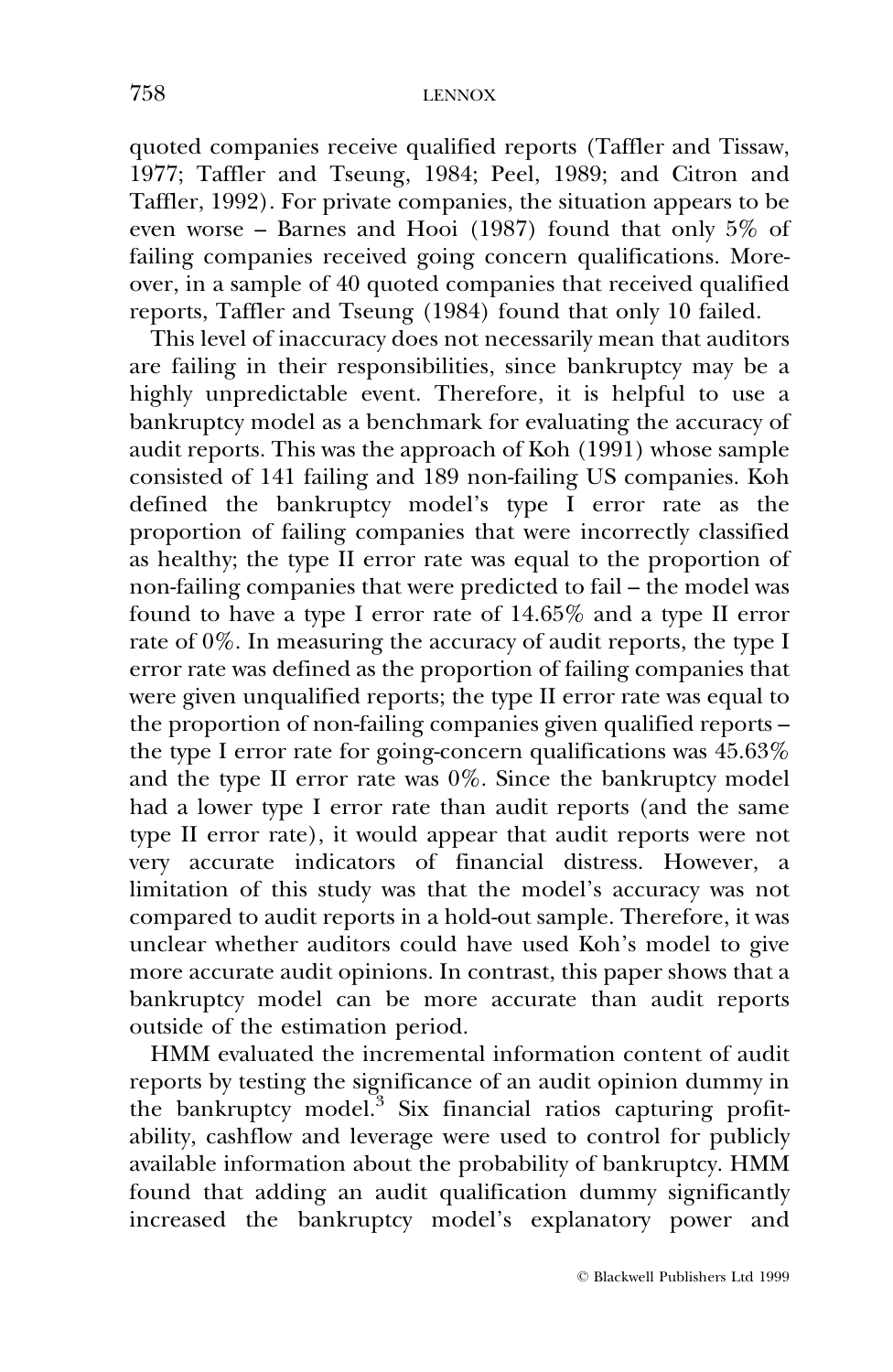concluded that audit reports do signal useful incremental information about financial distress. However, publicly observable variables capturing company size, the economic cycle and industry sector were omitted. Since these variables help to identify failing companies, HMM may have incorrectly rejected the null hypothesis that audit reports do not signal useful information. This problem is addressed by controlling for company size, industry sector and the economic cycle. This paper shows that conditioning the probability of bankruptcy on a wider set of public information reverses the HMM conclusion  $$ audit reports did not signal useful incremental information about the probability of bankruptcy.

Finally, the paper compares bankruptcy and audit reporting models to help explain why audit reports were not accurate or informative signals of bankruptcy  $-\frac{1}{2}$  two explanations are found. First, the economic cycle and industry sector were important predictors of bankruptcy, but did not have significant effects on audit reporting. Secondly, there was very strong persistence in audit reporting  $-$  auditors were reluctant to give first-time qualifications or to give clean opinions following qualified reports. This is consistent with evidence indicating that a change in opinion can trigger losses for the auditor through litigation and/or client loss (Lys and Watts, 1994; Chow and Rice, 1982; Craswell, 1988; Citron and Taffler, 1992; and Krishnan and Stephens, 1995). Whilst lagged reports are an important determinant of audit reporting, they do not help to identify failing companies. Therefore, persistence in reporting also explains why audit reports were noisy indicators of bankruptcy.

# 2. THE SAMPLE AND DATA

The population of interest in this study consists of all quoted UK companies between 1987 and 1994. Stock Exchange Financial Yearbooks were used to identify the 160 quoted companies that entered administration, liquidation or receivership during this period. Next audit report data were taken from microfiche copies of annual reports.<sup>4</sup> This provided an initial sample of  $1,086$ companies, including 123 that failed.

ß Blackwell Publishers Ltd 1999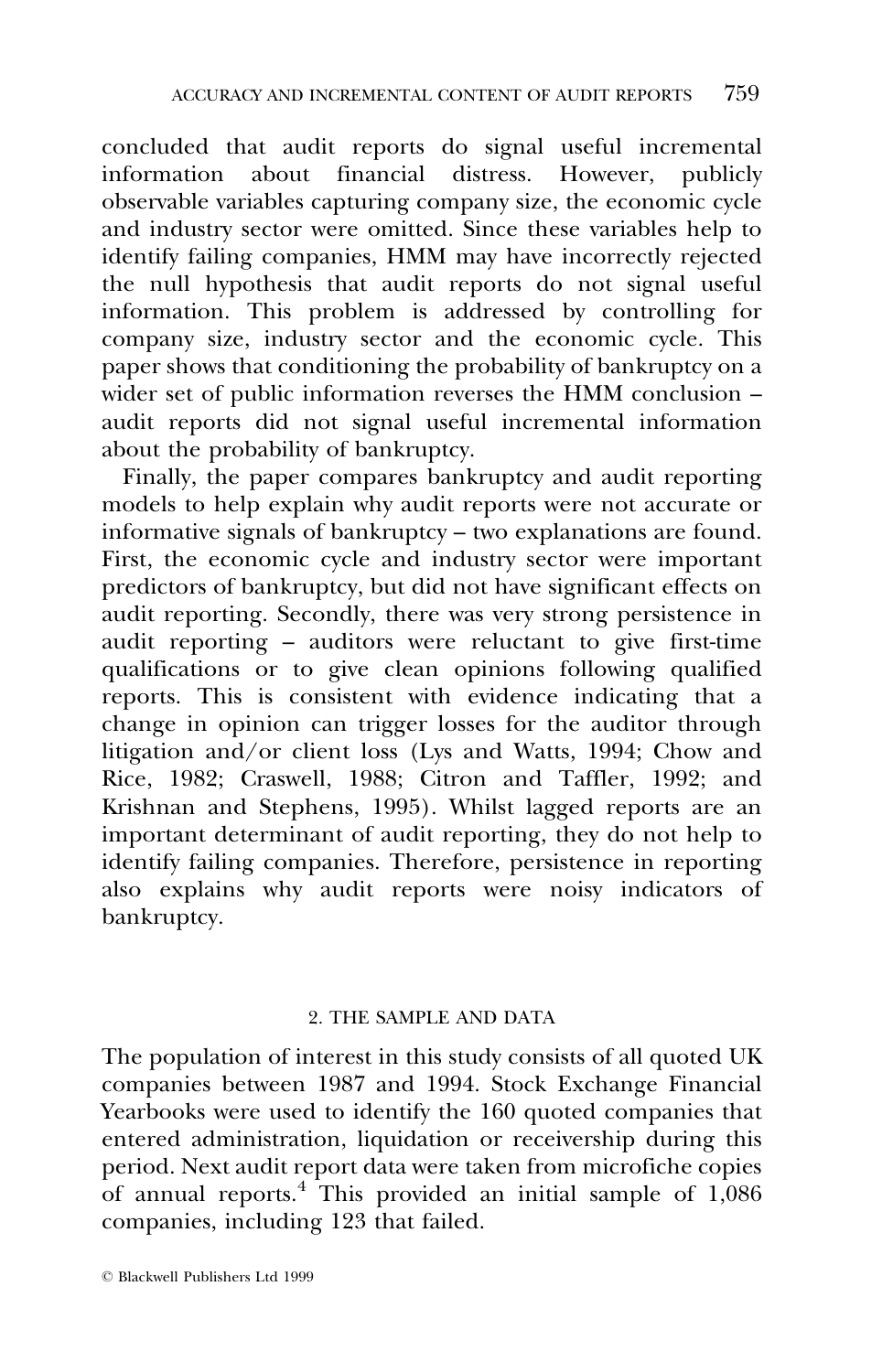When a company is likely to cease trading in the foreseeable future, the auditor is required to state whether the accounts give a true and fair view subject to the company remaining a goingconcern. In the initial sample, there were 124 going-concern qualifications and 79 qualifications given for reasons relating to the quality of financial reporting (these included noncompliance with Statements of Standard Accounting Practice (SSAPs) and uncertainties regarding provisions made for tax, slow moving stocks, bad debts and litigation).

Table 1 is a contingency table showing the correlation between financial health and audit qualifications. The Chi-square statistics show that one can strongly reject the null hypothesis of independence between failure and audit reporting – this was true for both going-concern  $(GQ_{it})$  and non-going-concern qualifications  $(NGQ_{ii})$ , although the correlation was much stronger for the former. The correlation between non-going-concern qualifications and financial health appears to be capturing the effect of financial distress on the quality of financial reporting. In particular, failing companies were less likely to comply with

## Table 1

The Correlation Between Financial Health and Audit Qualifications  $(1987-94)$ 

| Panel A – Initial Sample         | $Q_{it} = 0$ | $Q_{it} = 1$ |                                                       | $GQ_{it} = 0$ $GQ_{it} = 1$ |      | $NGO_{it} = 0$ $NGO_{it} = 1$ |
|----------------------------------|--------------|--------------|-------------------------------------------------------|-----------------------------|------|-------------------------------|
| FAILS <sub>it</sub> = 0 6804 177 |              |              | 6878                                                  | 103                         | 6907 | 74                            |
| $\text{FAILS}_{it} = 1$          | - 97         | 26           | 102                                                   | 21                          | 118  | 5                             |
| Type I error $(\%)$              | 78.86        |              |                                                       | 82.93                       |      | 95.93                         |
| Type II error $(\%)$             | 2.54         |              |                                                       | 1.48                        |      | 1.06                          |
|                                  |              |              | $\chi^2$ (1 d.f.) = 150.9* $\chi^2$ (1 d.f.) = 171.5* |                             |      | $\chi^2$ (1 d.f.) = 9.9*      |
|                                  |              |              |                                                       |                             |      |                               |
| Panel B – Final Sample           | $Q_{it} = 0$ | $Q_{it} = 1$ | $GQ_{it} = 0$                                         | $GO_{it} = 1$               |      | $NGO_{it} = 0$ $NGO_{it} = 1$ |
| FAILS <sub>it</sub> = 0 6166 160 |              |              | 6234                                                  | 92                          | 6258 | 68                            |
| $\text{FAILS}_{it} = 1$          | -69          | 21           | 74                                                    | -16                         | 85   | 5                             |
| Type I error $(\%)$              | 76.67        |              |                                                       | 82.22                       |      | 94.44                         |
| Type II error $(\%)$             | 2.53         |              |                                                       | 1.45                        |      | 1.07                          |

Notes:

\* Significant at the 0.01 level ( $\chi^2_{0.01}$  (1 d.f.) = 6.63).

FAILS<sub>it</sub> = 1 if company *i* issued its final report in year t prior to entering bankruptcy; = 0 otherwise.

 $Q_{it} = 1$  if company *i* received any type of qualification in year  $t = 0$  otherwise.

 $GQ_{it} = 1$  if company *i* received a going-concern qualification in year  $t_i = 0$  otherwise.

 $NGQ_{it} = 1$  if company *i* received a qualification for issues other than going-concern in year  $t = 0$  otherwise.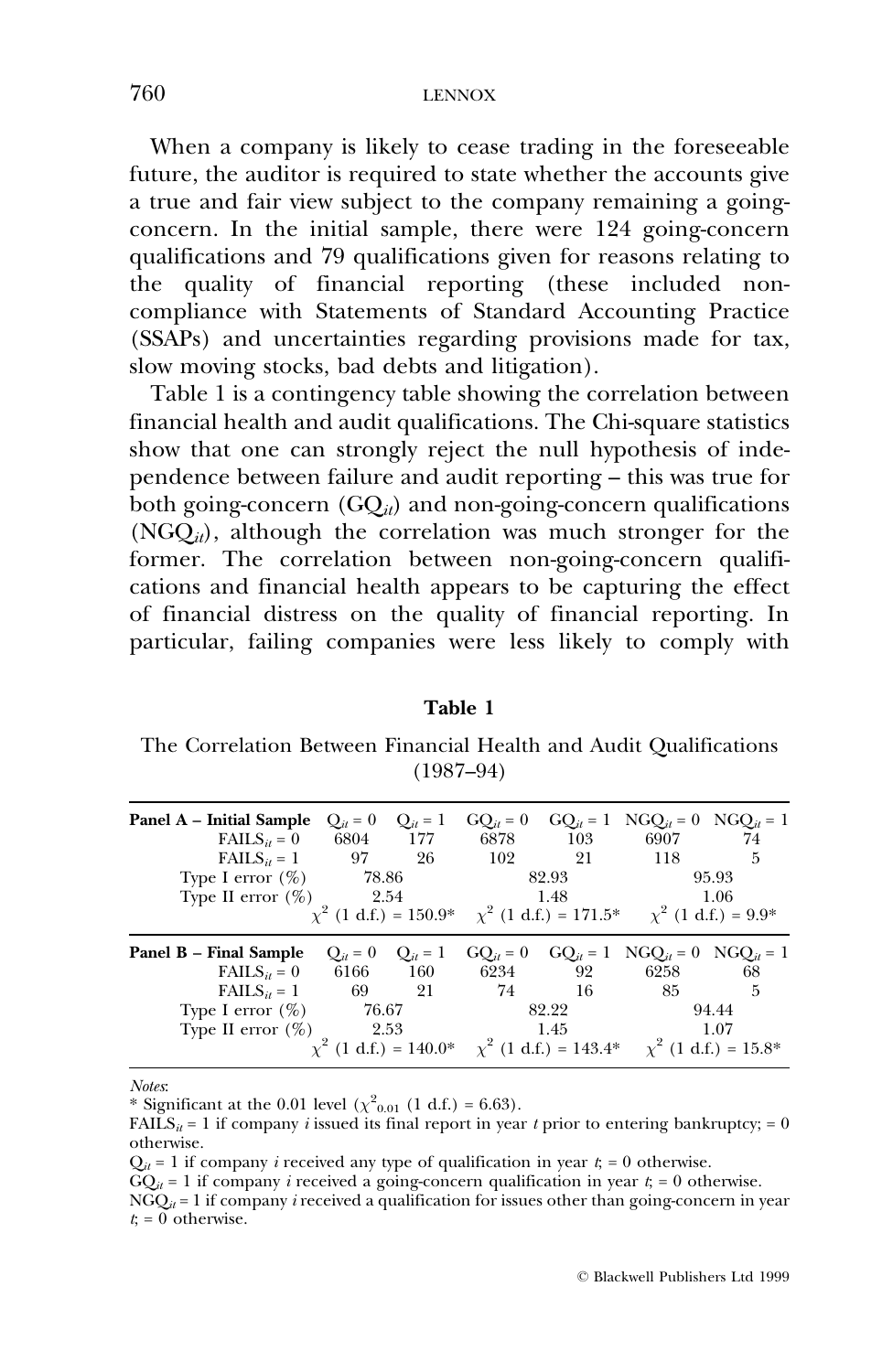SSAPs and were more likely to face fundamental reporting uncertainties. Thus, in evaluating the accuracy and incremental information content of audit reports, this paper distinguishes between qualifications given for going-concern issues  $(GQ_{ii})$  and all types of qualification  $(Q_{it})$ .

In Table 1, the type I (II) error rate was large (small) because auditors rarely give qualified reports  $-\theta$  this is unsurprising given that the population frequency of failure averaged less than 2% per annum (Morris, 1997).

Next, accounting data were collected from Datastream. Data were unavailable for some of the 1,086 companies in the initial sample – the final sample consisted of  $976$  companies (90 failures) giving a total of  $6,416$  observations.<sup>5</sup> Panel B of Table 1 shows that the audit data was very similar in the initial and final samples. Therefore, there is reason to believe that the paper's conclusions would not have been different, had financial data been available for all companies in the initial sample.<sup>6</sup>

The variables used to estimate the bankruptcy model are:

# (i) Dependent Variable

FAILS $_{it}$  = 1 if company *i* issued its final annual report in year *t* prior to entering bankruptcy;  $= 0$ , otherwise.<sup>7</sup>

# (ii) Explanatory Variables

 $F_t$  = Number of UK quoted companies in the population that entered bankruptcy in year t.

 $F_t$  is publicly observable at date t (unlike FAILS<sub>it</sub>) and captures the effect of current economic conditions. Future economic conditions are also likely to affect the probability of bankruptcy. Every four months, the Confederation of British Industry (CBI) publishes the CBI Quarterly Industrial Trends Surveys in which companies are asked, `Are you more, or less, optimistic than you were four months ago about the general business situation in your industry.' The following variable was used to capture changes in business confidence:

 $CBI_t$  = The proportion of respondents replying 'less optimistic' minus the proportion replying `more optimistic'.

ß Blackwell Publishers Ltd 1999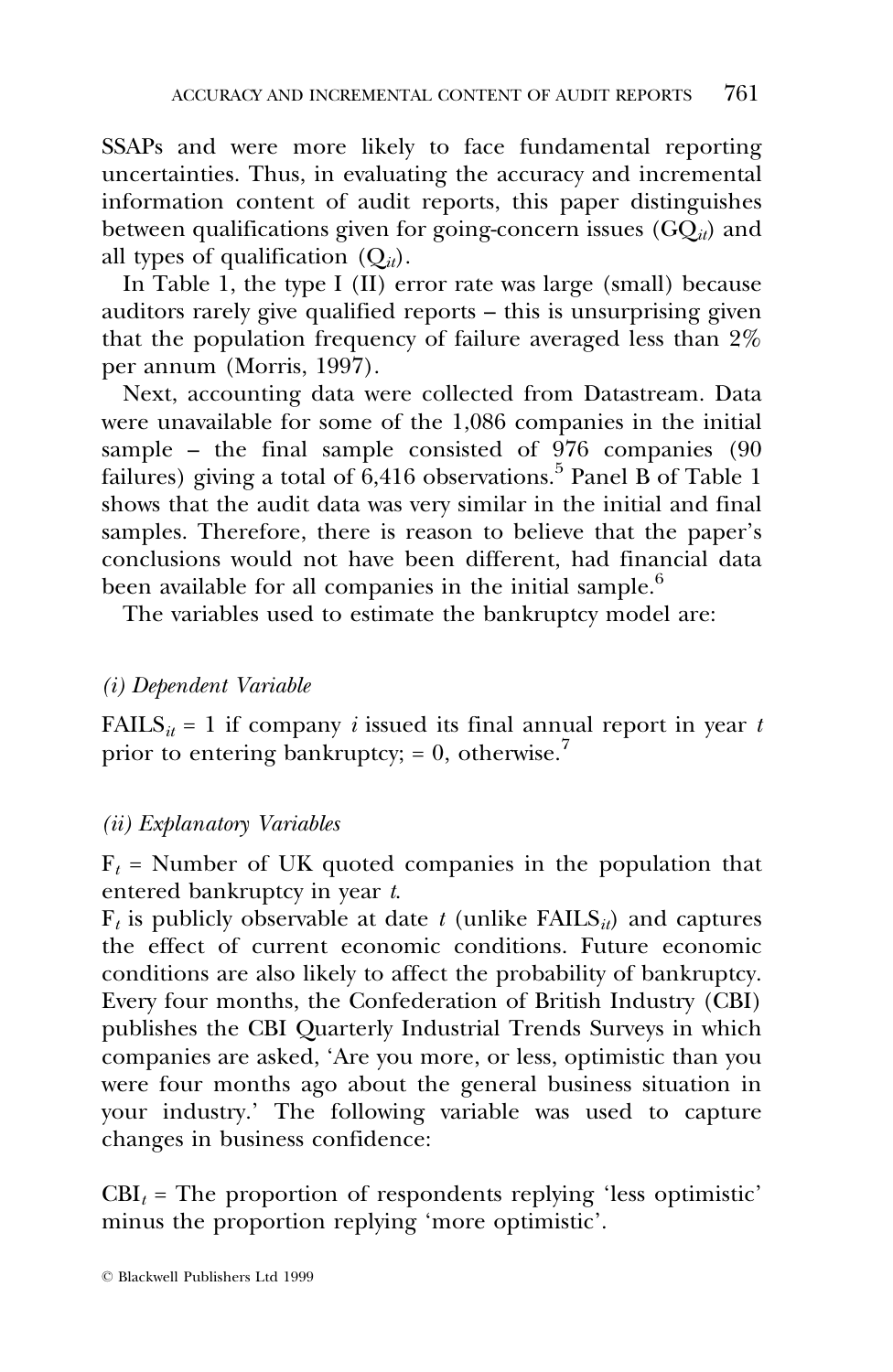Since the effects of a recession vary across industries some industry dummies were included (dummies with insignificant or non-constant effects were omitted). The included dummies were:

 $D_1 = 1$  if company *i* operated in the energy or water sector (SIC  $code 1$ : = 0, otherwise.

 $D2_i = 1$  if company *i* operated in the mining sector (SIC code 2);  $= 0$ , otherwise.

 $D4_i = 1$  if company *i* operated in the manufacturing sector (SIC  $code 4$ ; = 0, otherwise.

 $D5_i = 1$  if company *i* operated in the construction sector (SIC  $code 5$ ; = 0, otherwise.

 $DS_i = 1$  if company *i* operated in the financial services sector (SIC)  $code 8$ ; = 0, otherwise.

D8500<sub>i</sub> = 1 if company *i* operated in real estate (SIC code 8500); = 0, otherwise.

The number of employees was used as a proxy for company size.

 $EMP_{it}$  = The number of employees for company *i* in year *t*.

Finally, financial ratios capturing cashflow, leverage and profitability were included. These ratios are defined by Datastream and are shown in Table 2.

 $DBTN_{it}$  = The debtor-turnover ratio for company *i* in year *t*.

The debtor-turnover ratio captures whether a company was experiencing difficulty in receiving payment for past sales.

CASHRAT<sub>it</sub> = The cash (quick) ratio for company *i* in year *t*.

The cash ratio is a measure of a company's short-term liquidity.

 $GCF_{it}$  = The gross cashflow ratio for company *i* in year *t*.

The gross cashflow ratio captures the fact that as profitability increases, a company is less likely to experience cashflow problems.

The final two ratios capture the effects of leverage and profitability.

 $CAPG_{it}$  = Capital gearing ratio for company *i* in year *t*.  $\text{ROC}_{it}$  = Return on capital for company *i* in year *t*.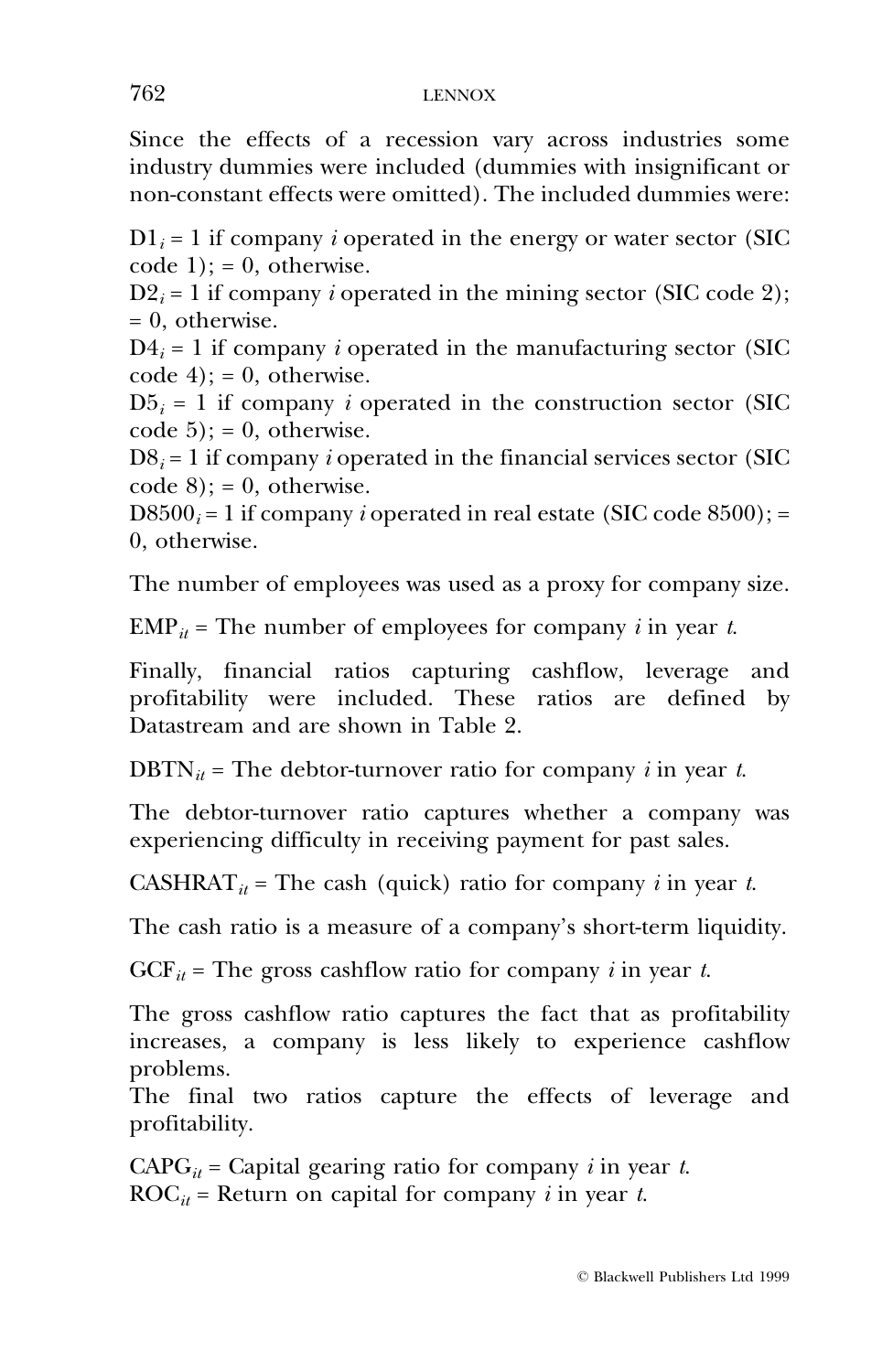| Variable          | Definition                                                                                                                                                 | Datastream<br>Number |
|-------------------|------------------------------------------------------------------------------------------------------------------------------------------------------------|----------------------|
| $DBTN_{it}$       | (Total sales) $\times$ 100<br>Total debtors                                                                                                                | 726                  |
| $CASHRAT_{it}$    | (Total cash) $\times\,100$<br>Current liabilities                                                                                                          | 743                  |
| $GCF_{it}$        | (Profits earned for ordinary shareholders)<br>+Depreciation + Tax equalisation) $\times$ 100<br>Capital employed + Current liabilities - Intangibles       | 735                  |
| $CAPG_{ii}$       | (Preference capital + Subordinated debt + Loan capital<br>$+$ Short-term borrowings) $\times$ 100<br>Capital employed + Short-term borrowing – Intangibles | 731                  |
| $\text{ROC}_{it}$ | (Total interest charged + Pre-tax profit) $\times$ 100<br>$Capital$ employed + Short-term borrowing $-$ Intangibles                                        | 707                  |

# Table 2

Datastream Definitions for the Cashflow, Leverage and Profitability Ratios

Note:

Tax equalisation (Datastream number 161) reflects the effect of timing differences between reported income and expenses allowed for tax purposes.

The next section uses these variables to control for publicly available information about the probability of bankruptcy in order to evaluate the accuracy and informativeness of audit reports.

# 3. ACCURACY AND INFORMATIVENESS OF AUDIT REPORTS

Table 3 reports the results for six bankruptcy models. All these models were tested for omitted variable bias and heteroscedasticity using Lagrange Multiplier tests (Davidson and MacKinnon, 1984). As in previous studies, the model's specification was first assumed to be linear - however, this was found to cause heteroscedasticity problems. When polynomials in gross cashflow (GCF<sub>it</sub>) and leverage (CAPG<sub>it</sub>) were included to take account of their non-linear effects, the null hypothesis of homoscedasticity could no longer be rejected.

Model 1 was estimated for the period  $1987-94$ .<sup>8</sup> The negative coefficients on the number of failures in the population  $(F_t)$  and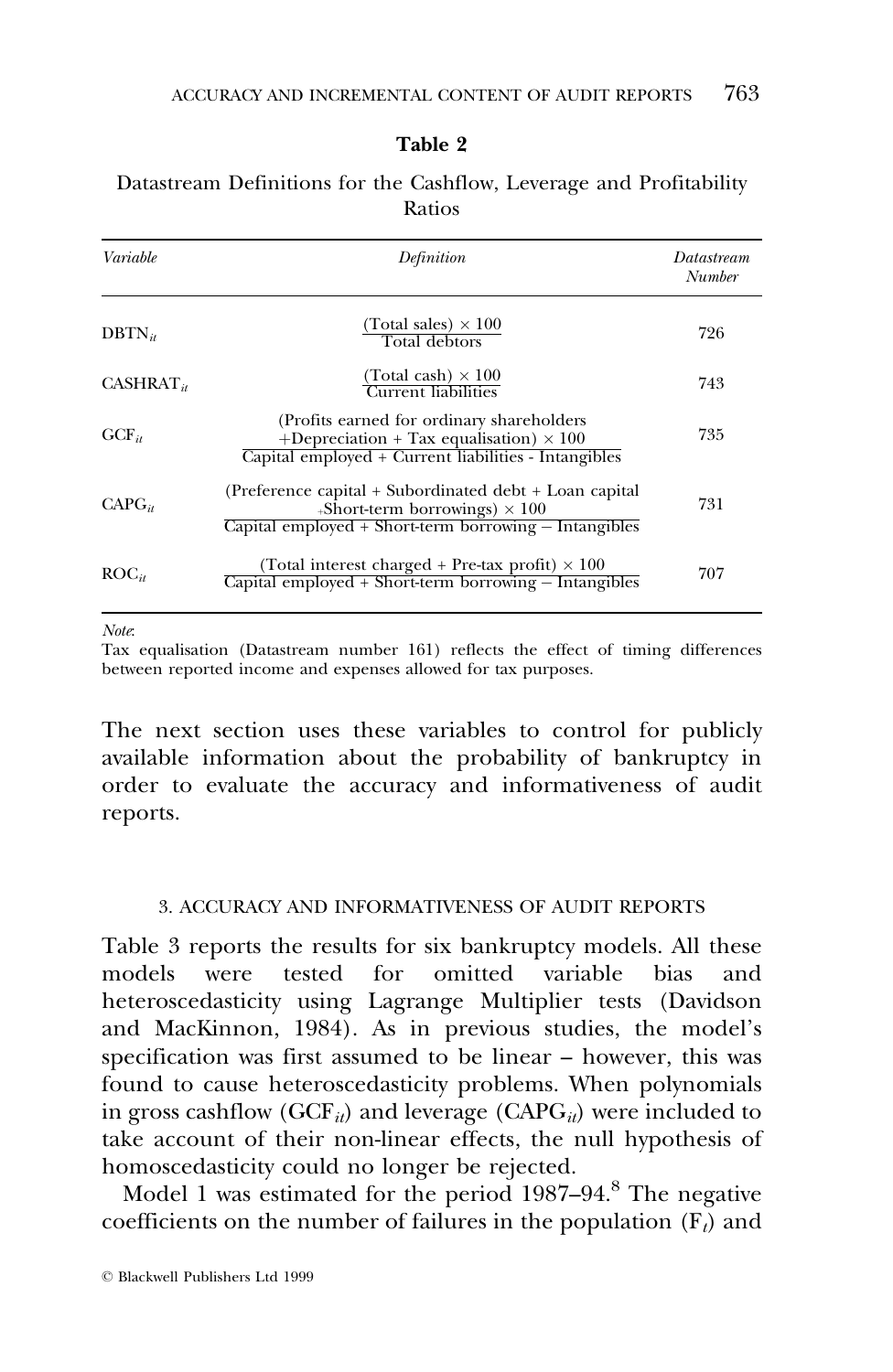# Table 3

 $\label{eq:prob} \mbox{Problem Models of Bankruptcy} \\ \mbox{(FAILS_{it} is the dependent variable --z-statistics in parentheses)}$ 

| <b>Explanatory Variables</b> | Model 1<br>$(1987 - 94)$ | Model 2<br>$(1987 - 90)$ | Model 3<br>$(1988 - 94)$ | Model 4<br>$(1988 - 94)$ | Model 5<br>$(1988 - 94)$ | Model 6<br>$(1988 - 94)$ |
|------------------------------|--------------------------|--------------------------|--------------------------|--------------------------|--------------------------|--------------------------|
| $F_t$                        | $-0.015$                 | $-0.027$                 | $-0.018$                 | $-0.018$                 | $-0.018$                 |                          |
|                              | $(-3.682)$ **            | $(-3.218)$ **            | $(-4.013)$ **            | $(-4.011)$ **            | $(-3.917)$ **            |                          |
| $CBI_t$                      | $-0.030$                 | $-0.034$                 | $-0.031$                 | $-0.031$                 | $-0.030$                 |                          |
|                              | $(-6.775)$ **            | $(-4.217)$ **            | $(-6.565)$ **            | $(-6.581)$ **            | $(-6.751)$ **            |                          |
| $EMP_{it}$                   | $-0.455e - 04$           | $-0.452e-04$             | $-0.430e - 04$           | $-0.429e - 04$           | $-0.435e-04$             |                          |
|                              | $(-2.342)^*$             | $(-2.005)^*$             | $(-2.245)^*$             | $(-2.237)*$              | $(-2.637)^*$             |                          |
| $\text{D1}_i$                | 0.540                    | 0.423                    | 0.544                    | 0.548                    | 0.546                    |                          |
|                              | $(2.127)*$               | (1.150)                  | $(2.076)*$               | $(2.094)*$               | $(2.042)*$               |                          |
| $D2_i$                       | $-0.145$                 | $-0.082$                 | $-0.158$                 | $-0.151$                 | $-0.150$                 |                          |
|                              | $(-0.812)$               | $(-0.346)$               | $(-0.853)$               | $(-0.822)$               | $(-0.805)$               |                          |
| $D4_i$                       | 0.108                    | 0.259                    | 0.126                    | 0.128                    | 0.123                    |                          |
|                              | (0.865)                  | (1.643)                  | (0.984)                  | (1.001)                  | (0.977)                  |                          |
| $D5_i$                       | 0.455                    | 0.527                    | 0.513                    | 0.482                    | 0.481                    |                          |
|                              | $(3.103)$ **             | $(2.663)$ **             | $(3.351)$ **             | $(3.179)$ **             | $(3.159)$ **             |                          |
| $DS_i$                       | 0.392                    | 0.281                    | 0.452                    | 0.453                    | 0.444                    |                          |
|                              | $(3.339)$ **             | (1.785)                  | $(3.720)$ **             | $(3.733)$ **             | $(3.759)$ **             |                          |
| $D8500_i$                    | $-0.185$                 | $-0.074$                 | $-0.262$                 | $-0.237$                 | $-0.247$                 |                          |
|                              | $(-1.260)$               | $(-0.395)$               | $(-1.694)$               | $(-1.550)$               | $(-1.560)$               |                          |
| $DBTN_{it}$                  | $-0.226e - 03$           | $-0.881e-04$             | $-0.239e - 03$           | $-0.235e - 03$           | $-0.230e - 03$           | $-0.252e - 03$           |
|                              | $(-1.804)$               | $(-0.687)$               | $(-1.788)$               | $(-1.796)$               | $(-1.900)$               | $(-2.299)*$              |
| $CASHRAT_{it}$               | $-0.353e-02$             | $-0.631e-02$             | $-0.247e - 02$           | $-0.244e - 02$           | $-0.241e-02$             | $-0.737e - 02$           |
|                              | $(-1.627)$               | $(-1.570)$               | $(-1.165)$               | $(-1.158)$               | $(-1.492)$               | $(-3.196)$ **            |
| $GCF_{it}$                   | $-0.117e-01$             | $-0.131e-01$             | $-0.011$                 | $-0.012$                 | $-0.011$                 | $-0.013$                 |
|                              | $(-1.250)$               | $(-0.854)$               | $(-1.220)$               | $(-1.256)$               | $(-1.464)$               | $(-3.745)$ **            |
| $GCF_{it}^2$                 | $-0.279e - 03$           | $-0.468e - 03$           | $-0.308e - 03$           | $-0.310e - 03$           | $-0.311e-03$             |                          |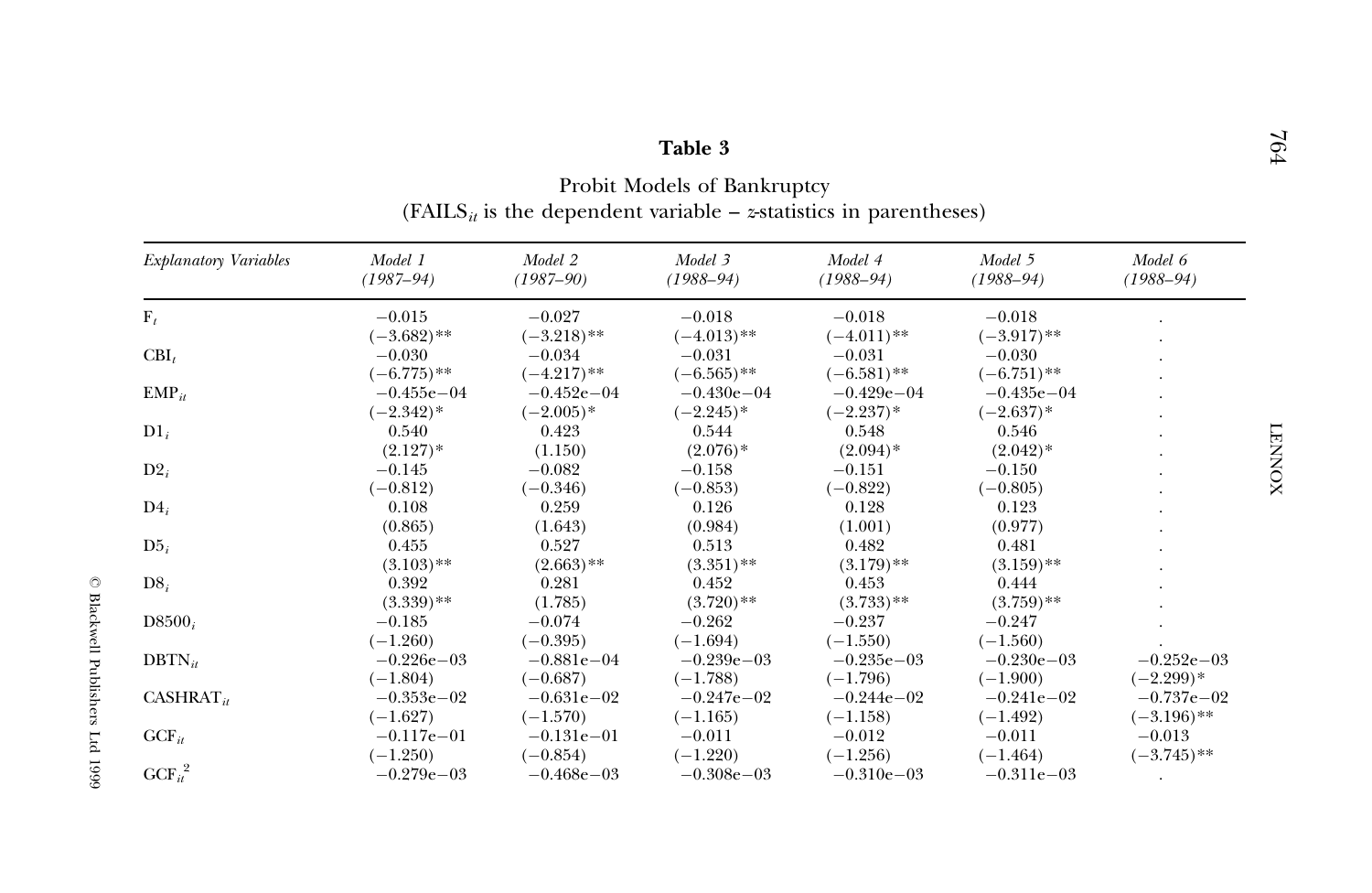|                                 | $(-2.020)*$    | $(-1.694)$     | $(-2.334)*$    | $(-2.235)^*$   | $(-2.602)^*$   |                |
|---------------------------------|----------------|----------------|----------------|----------------|----------------|----------------|
| $CAPG_{it}$                     | $0.254e - 03$  | $0.708e - 03$  | $0.259e - 03$  | $0.258e - 03$  | $0.258e - 03$  | $0.108e - 04$  |
|                                 | $(6.986)$ **   | $(4.276)$ **   | $(6.848)$ **   | $(6.837)$ **   | $(7.764)$ **   | $(3.617)$ **   |
| $CAPG_{it}^2$                   | $-0.849e - 08$ | $-0.636e - 07$ | $-0.893e - 08$ | $-0.886e - 08$ | $-0.894e - 08$ |                |
|                                 | $(-4.662)$ **  | $(-3.268)$ **  | $(-4.770)$ **  | $(-4.741)$ **  | $(-5.279)$ **  |                |
| CAPG <sub>it</sub> <sup>3</sup> | $0.597e - 13$  | $0.224e - 11$  | $0.637e - 13$  | $0.631e-13$    | $0.638e - 13$  |                |
|                                 | $(3.884)$ **   | $(2.837)$ **   | $(4.098)$ **   | $(4.050)$ **   | $(4.840)$ **   |                |
| $CAPG_{it}^{4}$                 | $-0.116e-18$   | $-0.235e-16$   | $-0.125e-18$   | $-0.123e-18$   | $-0.125e - 18$ |                |
|                                 | $(-3.171)$ **  | $(-2.451)$ **  | $(-3.455)$ **  | $(-3.393)$ **  | $(-4.614)$ **  |                |
| $\text{ROC}_{it}$               | $-0.638e - 04$ | $-0.470e{-04}$ | $-0.768e - 04$ | $-0.747e - 04$ | $-0.749e - 04$ | $0.141e - 05$  |
|                                 | $(-1.821)$     | $(-0.800)$     | $(-2.136)^*$   | $(-2.042)^*$   | $(-2.388)$ *   | (0.217)        |
| $\mathrm{Q}_{it}$               |                |                | 0.674          | 0.504          | 0.294          | 0.694          |
|                                 |                |                | (1.739)        | (1.690)        | (1.485)        | $(4.450)$ **   |
| $\Delta Q_{it}$                 |                |                | $-0.272$       |                |                |                |
|                                 |                |                | $(-0.729)$     |                |                |                |
| $GQ_{it}$                       |                |                | $-0.381$       | $-0.302$       |                |                |
|                                 |                |                | $(-0.786)$     | $(-0.876)$     |                |                |
| $\Delta G Q_{it}$               |                |                | 0.159          |                |                |                |
|                                 |                |                | (0.349)        |                |                |                |
| <b>CONSTANT</b>                 | $-2.529$       | $-3.453$       | $-2.528$       | $-2.526$       | $-2.520$       | $-1.895$       |
|                                 | $(-11.324)$ ** | $(-7.250)$ **  | $(-11.000)$ ** | $(-11.013)$ ** | $(-13.703)$ ** | $(-21.680)$ ** |
| LM1                             | 0.025          | 0.070          | 0.120          | 0.684          | 0.134          | 0.440          |
| $\chi^2{}_{0.05}$               | 9.390          | 9.390          | 12.300         | 10.900         | 10.100         | 1.600          |
| LM <sub>2</sub>                 | 9.663          | 10.556         | 12.590         | 11.127         | 8.777          | 32.221         |
| $\chi^2$ <sub>0.05</sub>        | 23.300         | 23.300         | 29.82          | 26.500         | 24.900         | 5.200          |
| Number of observations          | 6,416          | 3,128          | 5,569          | 5,569          | 5,569          | 5,569          |

 $\odot$  Blackwell Publishers Ltd 1999

Notes:

LM1 = Lagrange Multiplier test for omitted variable bias.<br>LM2 = Lagrange Multiplier test for heteroscedasticity.

 $^{\ast}$  Significant at the 0.05 level.  $^{**}$  Significant at the 0.01 level.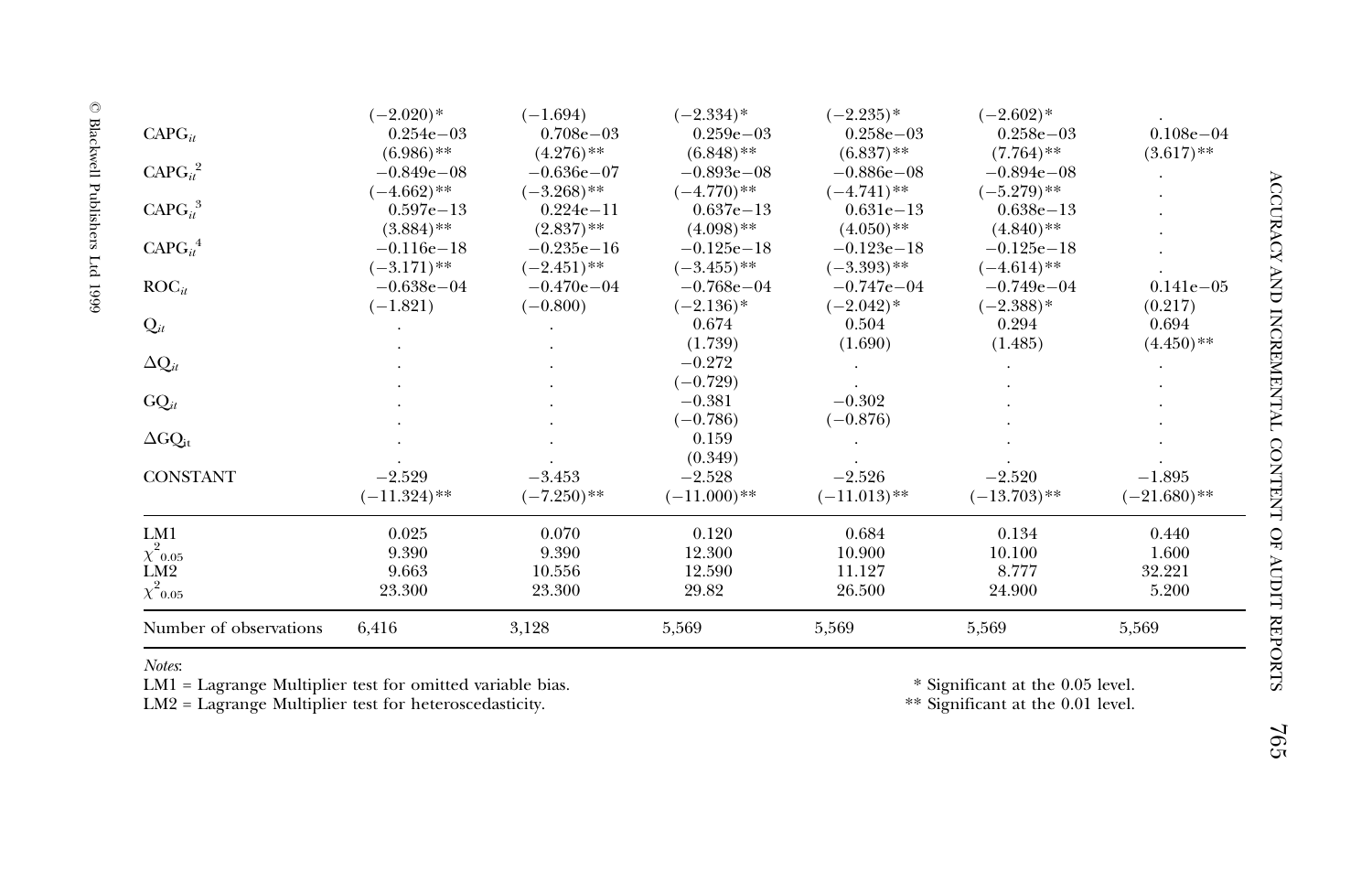the CBI indicator of business confidence  $(CBI_t)$  show that bankruptcies occurred more (less) frequently when the economy was expected to move from boom (recession) to recession (boom). The negative coefficient on the number of employees  $(\text{EMP}_{it})$  shows that small companies were more likely to fail. Industry effects were also important – companies operating in the construction  $(D5_i)$  and financial services  $(D8_i)$  sectors were particularly prone to failure.

The negative coefficient on the debtor-turnover ratio ( $DBTN_{it}$ ) shows that failing companies were more likely to experience difficulty in receiving payments for past sales. The negative coefficients on the cash ratio (CASHRAT<sub>it</sub>) shows that short-term liquidity was also an important determinant of failure. The negative coefficients on gross cashflow (GCF<sub>it</sub>) indicate that low profits increased cashflow problems and the likelihood of bankruptcy. Leverage  $(CAPG_i)$  was also an important determinant of failure  $-\overline{\text{high}}$  geared companies were more likely to fail and the effects of gearing were found to be highly non-linear. Finally, the coefficient on the return on capital  $(ROC_{it})$  was negative showing that companies with low profitability were more likely to fail.

Model 2 reports the results for  $1987-90$  – the observations for 1991-94 were then used to compare the model's accuracy with that of audit reports in a hold-out sample. In Table 4, the cut-off probabilities for model 2 were chosen such that the number of companies classified as financially distressed was equal to the number of qualified reports. For example, auditors gave 58 qualifications between  $1987-90$  (22 of these were for goingconcern issues). Therefore, model 2's in-sample accuracy was found by choosing cut-off probabilities giving 58 (and 22) predicted failures.

Panel A of Table 4 shows that model 2's type I and II error rates were lower than those of audit reports  $-\overrightarrow{\text{this}}$  was true for both the estimation (1987-90) and hold-out (1991-94) periods. Therefore, audit reports were not very accurate indicators of financial distress, and auditors may have been able to improve reporting accuracy between  $1991-94$  by using model 2. A Chi-square test was used to investigate whether the difference in classification rates was statistically significant. For example, consider Panel A for 1987-90, where model 2 correctly classified 3,037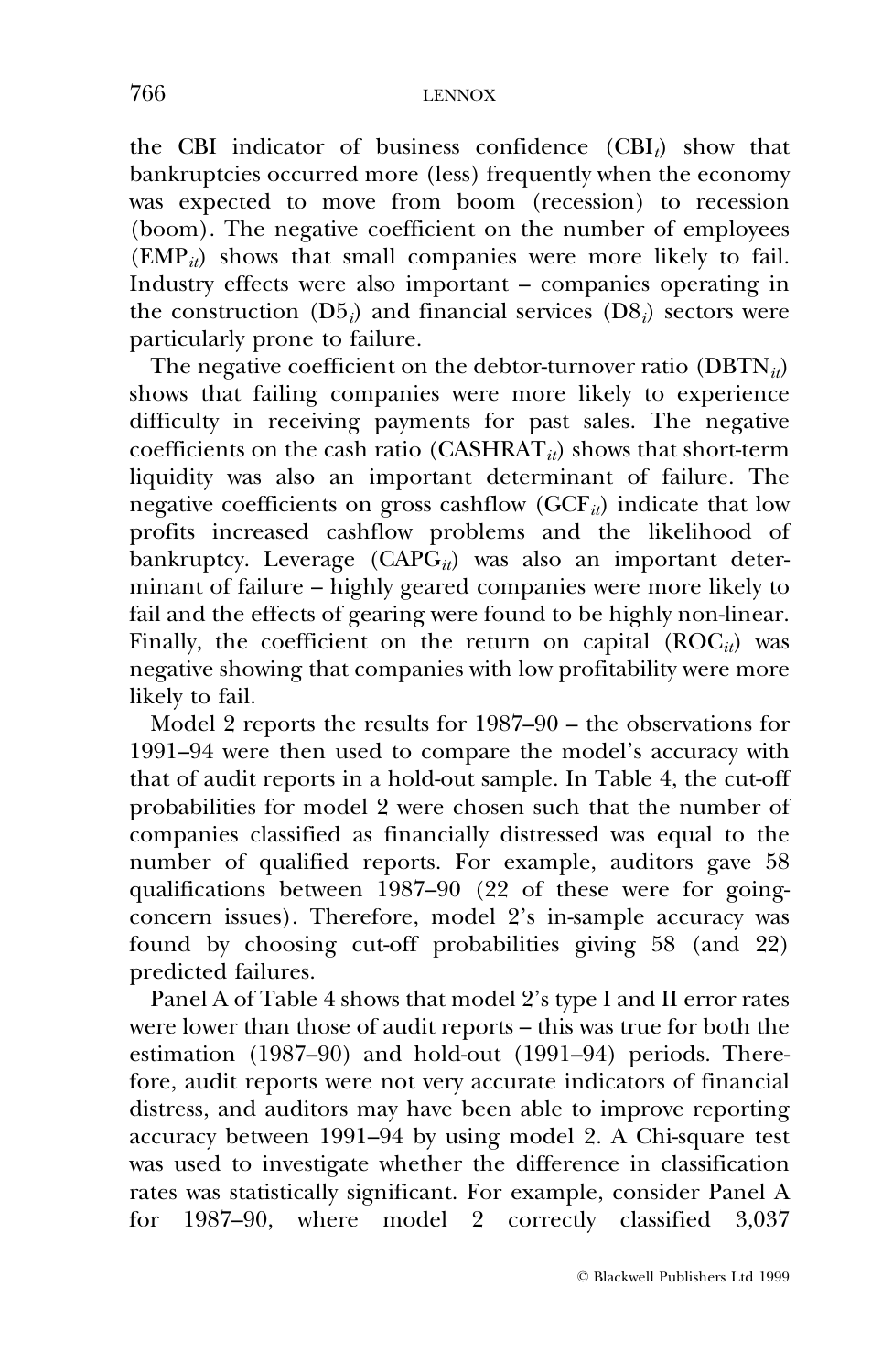## Table 4

| Panel A: Bankruptcy Horizon is One Reporting Period                                                                                  |                                                                 |                                              |                                                                                                                            | <b>Audit Reports</b>                  |                                 |                            |                                     |                                     |  |
|--------------------------------------------------------------------------------------------------------------------------------------|-----------------------------------------------------------------|----------------------------------------------|----------------------------------------------------------------------------------------------------------------------------|---------------------------------------|---------------------------------|----------------------------|-------------------------------------|-------------------------------------|--|
|                                                                                                                                      | $In-sample - 1987 - 90$                                         |                                              |                                                                                                                            |                                       |                                 |                            | Out-sample- - 1991-94               |                                     |  |
| $\text{FAILS}_{it} = 0$<br>$\text{FAILS}_{it} = 1$<br>Type I error $(\%)$<br>Type II error $(\%)$                                    | 3021<br>49                                                      | 50<br>8<br>85.96<br>1.54                     | $Q_{it} = 0$ $Q_{it} = 1$ $GQ_{it} = 0$ $GQ_{it} = 1$ $Q_{it} = 0$ $Q_{it} = 1$ $GQ_{it} = 0$ $GQ_{it} = 1$<br>3055<br>51  | 16<br>6<br>89.47<br>0.52              | 3145<br>20                      | 110<br>13<br>60.61<br>3.38 | 3179<br>23<br>69.70<br>2.33         | 76<br>10                            |  |
|                                                                                                                                      |                                                                 |                                              |                                                                                                                            | Model 2's Predictions                 |                                 |                            |                                     |                                     |  |
|                                                                                                                                      | Survive                                                         | Fail                                         | $In-sample-1987-90$<br>Survive                                                                                             | Fail                                  | Survive                         | Fail                       | Out-sample $- 1991 - 94$<br>Survive | Fail                                |  |
| $\text{FAILS}_{it} = 0$<br>$\text{FAILS}_{it} = 1$<br>Type I error $(\%)$<br>Type II error $(\%)$                                    | 3025<br>45                                                      | 46<br>12<br>78.95<br>1.50<br>$\chi^2 = 0.09$ | 3055<br>51                                                                                                                 | 16<br>6<br>89.47<br>0.52<br>$x^2 = 0$ | 3155<br>10<br>$x^2 = 1.73$      | 100<br>23<br>30.30<br>3.07 | 3185<br>17<br>51.52<br>2.15         | 70<br>16<br>$x^2 = 0.80$            |  |
| Panel B: Bankruptcy Horizon is Two Reporting Periods                                                                                 |                                                                 |                                              | $In-sample-1987-90$                                                                                                        | <b>Audit Reports</b>                  |                                 |                            | Out-sample $- 1991 - 94$            |                                     |  |
| $\text{FAILS}_{i(t, t+1)} = 0$<br>$\text{FAILS}_{i(t, t+1)} = 1$<br>Type I error $(\%)$<br>Type II error $(\%)$                      | 2949<br>121                                                     | 43<br>15<br>88.97<br>1.44                    | $Q_{it} = 0$ $Q_{it} = 1$ $GQ_{it} = 0$ $GQ_{it} = 1$ $Q_{it} = 0$ $Q_{it} = 1$ $GQ_{it} = 0$ $GQ_{it} = 1$<br>2979<br>127 | 13<br>9<br>93.38<br>0.43              | 3138<br>27                      | 108<br>15<br>64.29<br>3.33 | 3172<br>30<br>71.43                 | 74<br>12<br>2.28                    |  |
|                                                                                                                                      | Model 2's Predictions<br>$In-sample-1987-90$<br>Survive<br>Fail |                                              | Survive<br>Fail                                                                                                            |                                       | Out-sample - 1991-94<br>Survive | Fail                       |                                     |                                     |  |
| FAILS <sub><i>i</i>(<i>t</i>, <i>t</i>+1)</sub> = 0<br>$\text{FAILS}_{i(t, t+1)} = 1$<br>Type I error $(\%)$<br>Type II error $(\%)$ | 2957<br>113<br>$\chi^2 = 0.86$                                  | 35<br>23<br>83.09<br>-1.17                   | 2980<br>126<br>$\chi^2 = 0.02$                                                                                             | 12<br>10<br>92.65<br>0.40             | 3143<br>22<br>$\chi^2 = 0.40$   | 103<br>20<br>52.38<br>3.17 | 3176<br>26<br>61.90                 | 70<br>16<br>2.16<br>$\chi^2 = 0.33$ |  |

# The Accuracy of Audit Reports and Model 2

Notes:

Critical value  $-\chi^2_{0.1}$  (1 d.f.) = 2.71.

FAILS<sub>it</sub> = 1 if company *i* issued its final report in year *t* prior to entering bankruptcy; = 0 otherwise.

FAILS<sub>i(t,t+1)</sub> = 1 if company *i* issued its final or penultimate report in year t prior to entering bankruptcy;  $= 0$  otherwise.

 $Q_{it} = 1$  if company *i* received any type of qualification in year  $t_i = 0$  otherwise.

 $\overrightarrow{GQ}_{it} = 1$  if company *i* received a going-concern qualification in year  $t_i = 0$  otherwise.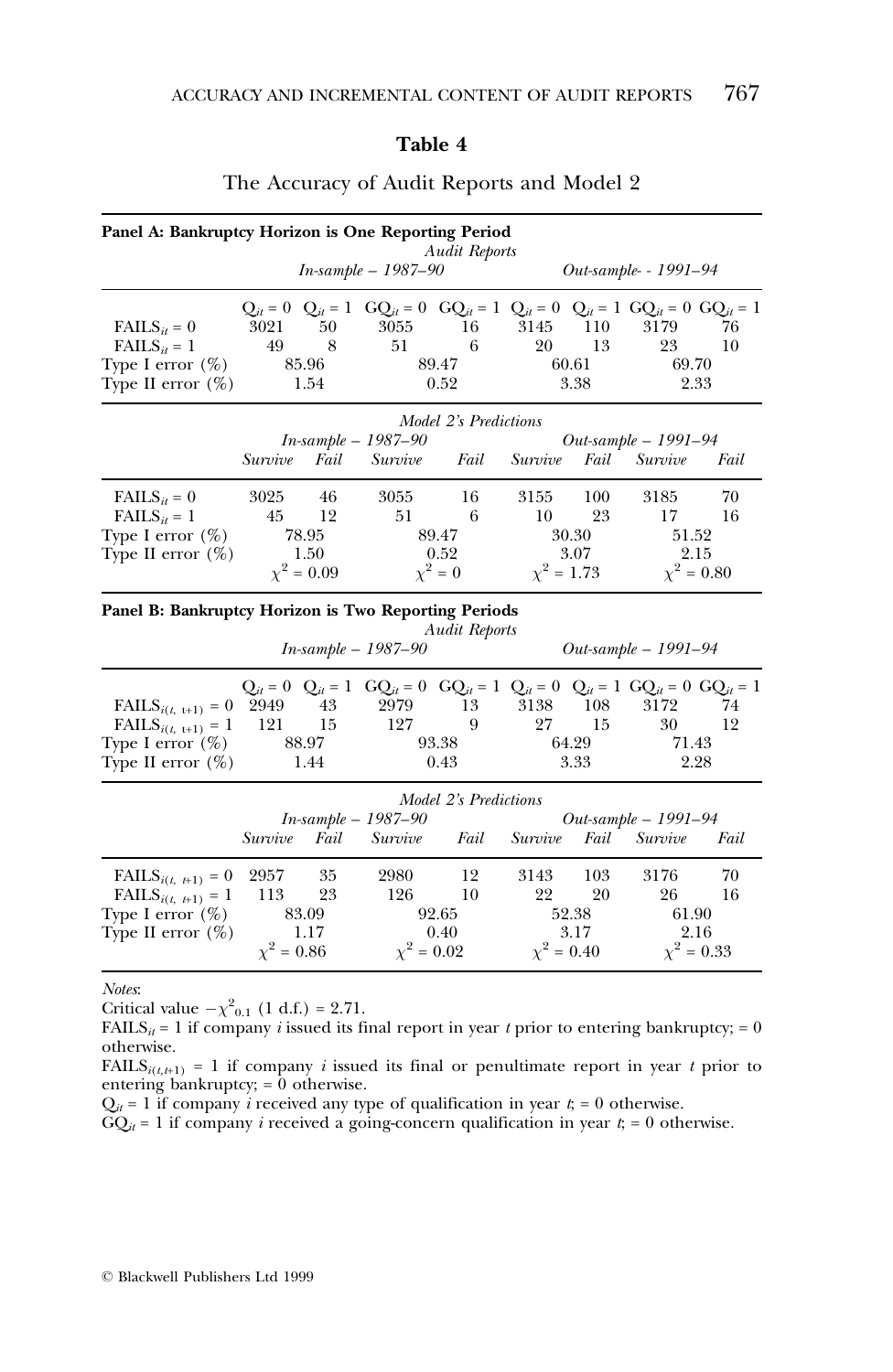$observations$  and incorrectly classified 91 observations  $-$  the corresponding numbers for audit reports were 3,029 and 99 respectively. The Chi-square test statistics show that one cannot reject the null hypothesis that model 2 and audit reports were equally accurate (at the  $10\%$  level).<sup>9</sup> Therefore, the superior accuracy of model 2 over audit reports was not statistically significant.

In Panel A, the bankruptcy horizon was assumed to be a single reporting period which accords with the Accounting Guideline's definition of the `foreseeable future'. However, the superior accuracy of the model was found to be robust across different bankruptcy horizons. For example, Panel B compares the accuracy of audit reports and model 2 for a horizon of two reporting periods.<sup>10</sup> As in Panel A, model 2 has greater accuracy than audit reports for both going-concern and all types of qualifications - similar results were found for bankruptcy horizons of less than a single year and horizons of more than two years.

Models 3-6 in Table 3 test whether audit reports signalled useful incremental information about the probability of bankruptcy. Both going concern  $(GQ_{it})$  and all types of qualification  $(Q_{it})$  were included because the information content of audit reports could depend on whether the qualification was given for going-concern reasons. Moreover, a change in audit opinion could be informative - for example, a first-time qualification could be a signal of worse news than a repeat qualification and an unqualified report following a qualified report could be a signal of better news than a repeated clean opinion  $(\Delta GQ_{it} = GQ_{it} GQ_{it-1}$  and  $\Delta Q_{it} = Q_{it-1} - Q_{it-1}$ .<sup>11</sup> In contrast to HMM, models 3-5 control for public information about the economic cycle ( $F_t$ ) and CBI<sub>t</sub>), company size (EMP<sub>it</sub>), and industry sector (D1<sub>i</sub>, D2<sub>i</sub>,  $D4_i$ ,  $D5_i$ ,  $D8_i$  and  $D8500_i$ ). Model 6 omits these variables and imposes the linear specification chosen by HMM.

In model 3, the lack of significance for the  $\Delta GQ_{it}$  and  $\Delta Q_{it}$ variables indicates that a change in audit opinion does not signal useful incremental information. In models 3–5, the coefficients on  $Q_{it}$  are positive but statistically insignificant. The coefficients on the going concern dummy  $(GQ_{it})$  are negative which is contrary to what might have been expected; however, these are also insignificant. In contrast to the conclusion of HMM, these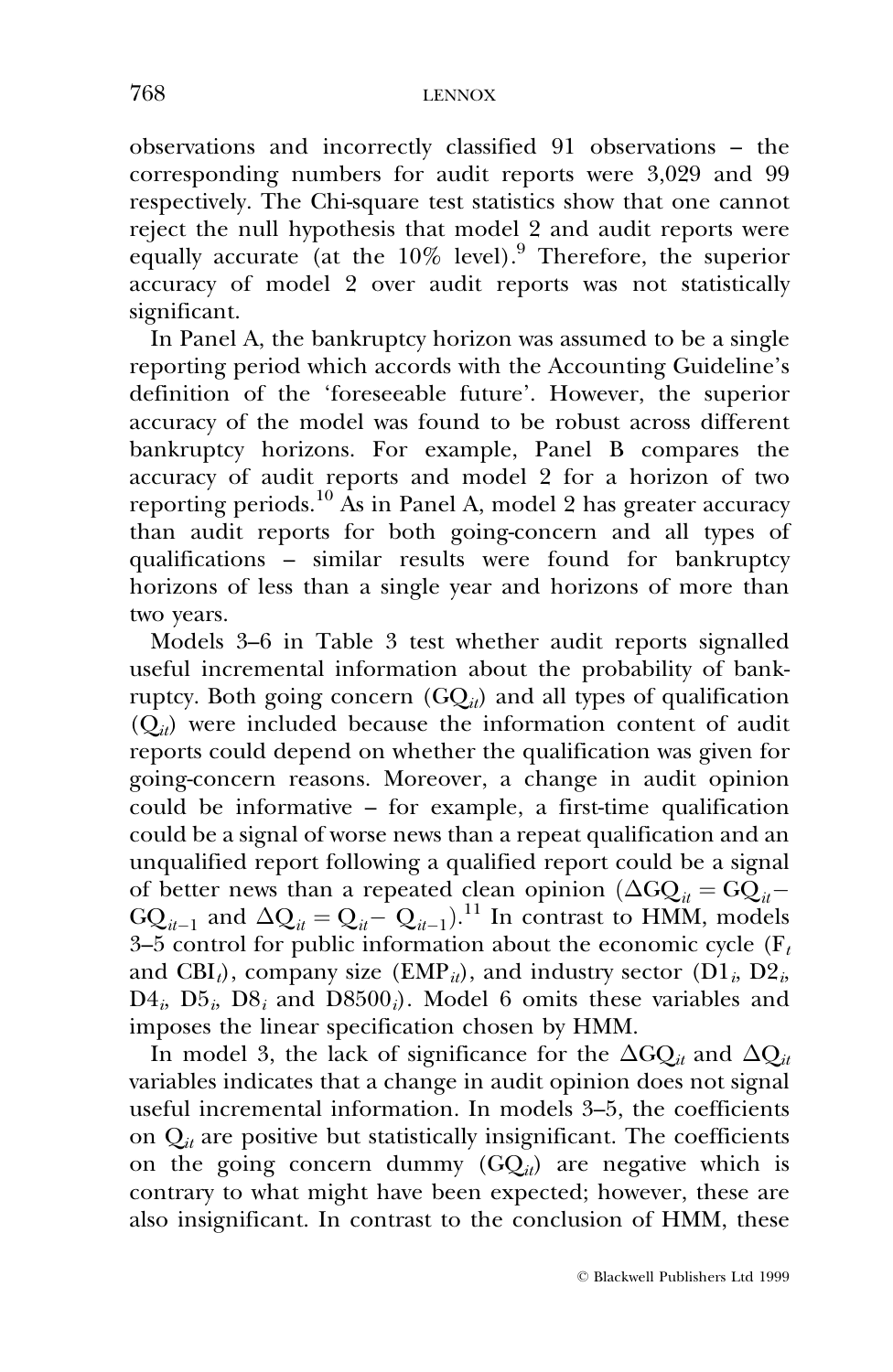results imply that audit reports did not signal incremental information about the probability of bankruptcy.

The results for model  $\overline{6}$  are similar to those reported by HMM  $$ in particular, the coefficient on audit qualifications  $(O_{ii})$  is positive and highly significant. Therefore, HMM's conclusion - $\frac{1}{1}$  that audit reports signal valuable incremental information – may be misleading.<sup>12</sup> Omitting publicly observable predictors of financial distress leads one to incorrectly reject the null hypothesis that audit reports do not signal valuable information.

To help explain why audit reports were not very accurate or informative signals of bankruptcy, it is useful to consider the pattern of bankruptcy and audit reporting over the sample period. Table 5 shows that the majority of failures occurred during the 1989-91 recession whilst the majority of audit qualifications occurred after 1990. This suggests that audit reporting failed to anticipate the recession and the subsequent recovery.

Table 6 compares the results from bankruptcy and audit reporting models  $-$  the dependent variable in models 1 and 2 is failure (FAILS<sub>it</sub>), whilst the dependent variable in models 3–6 is the audit opinion  $(Q_{it}$  and  $\tilde{GQ}_{it})$ . The highly significant LM2 statistic for model 3 shows that including polynomial terms for gross cashflow (GCF<sub>it</sub>) and leverage (CAPG<sub>it</sub>) did not overcome the heteroscedasticity problem in the audit reporting model. In contrast the LM2 statistic for model 1 indicates that one cannot reject the null hypothesis of homoscedasticity in the non-linear bankruptcy model. To control for heteroscedasticity, models 4-6 were estimated using a heteroscedastic probit model.<sup>13</sup> To compare the heteroscedastic bankruptcy and audit reporting

|            | 1987           | 1988 | 1989 | 1990 | 1991 | 1992 | 1993 | 1994 | Total |
|------------|----------------|------|------|------|------|------|------|------|-------|
| $NFAILS_t$ | $\overline{0}$ |      | 24   | 26   | 23   | 6    | 3    |      | 90    |
| $NQ_t$     | 10             | 13   | 9    | 26   | 34   | 30   | 30   | 29   | 181   |
| $NGO_t$    |                | 3    | 3    | 16   | 24   | 24   | 20   | 18   | 108   |

Table 5

Bankruptcy and Audit Qualifications (1987-94)

Notes:

 $NFAILS_t = Number of companies which issued their final annual reports in year *t*, prior to$ entering bankruptcy.

 $NQ_t$  = Number of companies which received qualified reports in year t.

 $NGQ_t$  = Number of companies which received going concern qualifications in year t.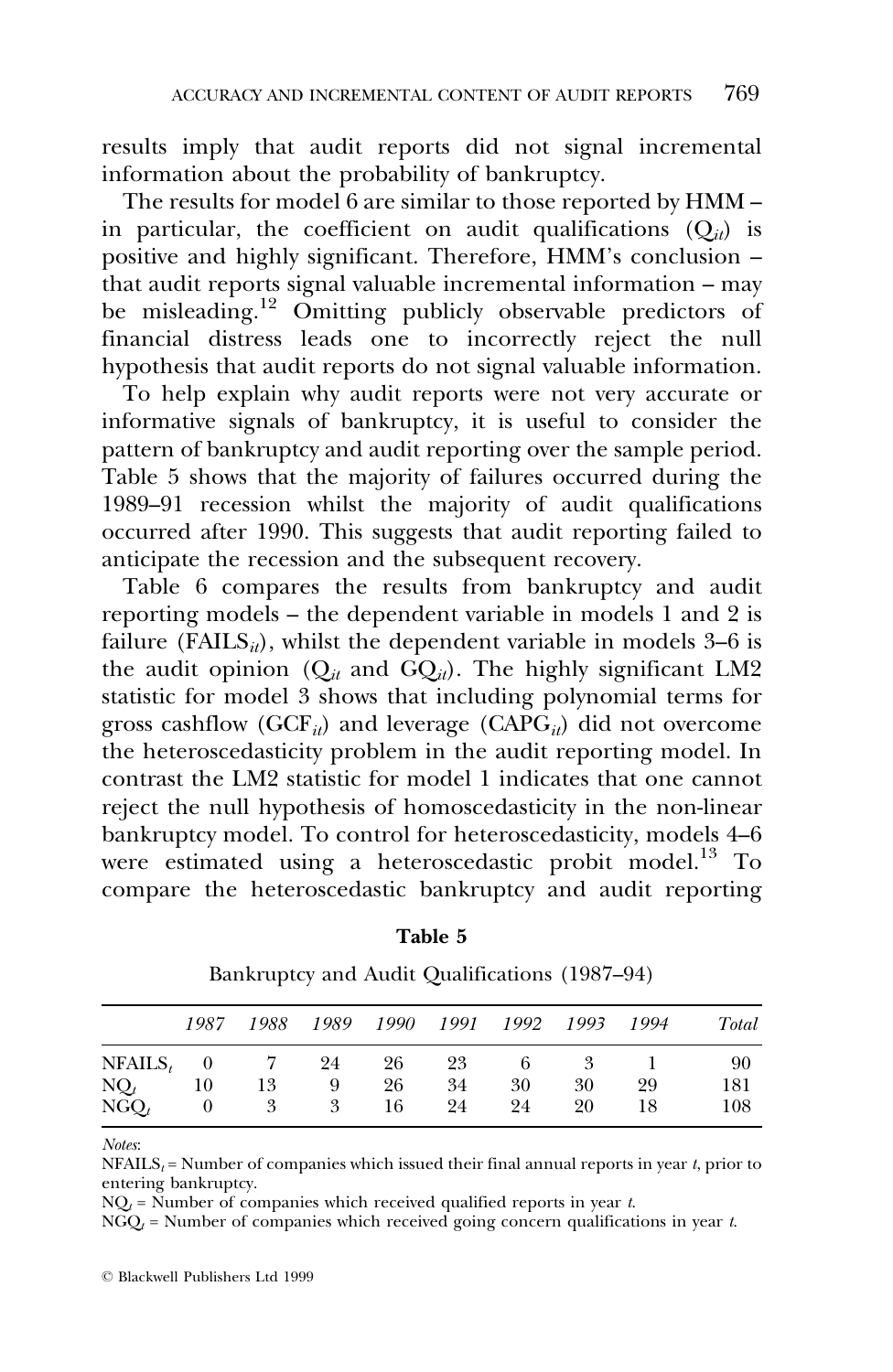| Probit Models of Bankruptcy and Audit Reporting (1988–94)<br>( <i>z</i> -statistics in parentheses) |                               |                              |                               |                               |                     |                      |  |  |
|-----------------------------------------------------------------------------------------------------|-------------------------------|------------------------------|-------------------------------|-------------------------------|---------------------|----------------------|--|--|
|                                                                                                     | <b>Bankruptcy Models</b>      |                              |                               | <b>Audit Reporting Models</b> |                     |                      |  |  |
| Dependent Variable<br><b>Explanatory Variables</b>                                                  | $FAILS_{it}$<br>Model 1       | $FAILS_{it}$<br>Model 2      | $Q_{it}$<br>Model 3           | $Q_{it}$<br>Model 4           | $Q_{it}$<br>Model 5 | $GQ_{it}$<br>Model 6 |  |  |
| $F_t$                                                                                               | $-0.017$<br>$(-3.835)$ **     | $-0.022$<br>$(-3.906)$ **    | $0.107e-02$<br>(0.360)        | $-0.078e-02$<br>$(-0.248)$    |                     |                      |  |  |
| $CBI_t$                                                                                             | $-0.031$<br>$(-6.670)$ **     | $-0.038$<br>$(-5.756)$ **    | $-0.070e-02$<br>$(-0.240)$    | $-0.228e-02$<br>$(-0.795)$    |                     |                      |  |  |
| $EMP_{it}$                                                                                          | $-0.433e-04$<br>$(-2.671)$ ** | $-0.550e-04$<br>$(-2.178)$ * | $-0.088e-04$<br>$(-1.379)$    | $-0.059e-04$<br>$(-1.148)$    |                     |                      |  |  |
| $DI_i$                                                                                              | 0.555<br>$(2.039)*$           | 0.624<br>$(1.989)*$          | 0.128<br>(0.574)              | 0.008<br>(0.034)              |                     |                      |  |  |
| $D2_i$                                                                                              | $-0.142$<br>$(-0.764)$        | $-0.189$<br>$(-0.872)$       | 0.025<br>(0.204)              | $-0.002$<br>$(-0.016)$        |                     |                      |  |  |
| $D4_i$                                                                                              | 0.119<br>(0.935)              | 0.189<br>(1.247)             | $-0.062$<br>$(-0.598)$        | $-0.083$<br>$(-0.826)$        |                     |                      |  |  |
| $D5_i$                                                                                              | 0.508<br>$(3.366)$ **         | 0.606<br>$(3.241)$ **        | $-0.159$<br>$(-1.286)$        | $-0.210$<br>$(-1.428)$        |                     |                      |  |  |
| $D8_i$                                                                                              | 0.451<br>$(3.814)$ **         | 0.526<br>$(3.558)$ **        | 0.067<br>(0.631)              | 0.010<br>(0.095)              |                     |                      |  |  |
| $D8500_i$                                                                                           | $-0.262$<br>$(-1.699)$        | $-0.218$<br>$(-1.146)$       | 0.171<br>(1.686)              | 0.144<br>(1.395)              |                     |                      |  |  |
| $DBTN_{it}$                                                                                         | $-0.238e-03$<br>$(-1.902)$    | $-0.275e-03$<br>$(-1.645)$   | $0.124e-04$<br>(0.559)        | 0.175e-04<br>(0.878)          |                     |                      |  |  |
| $CASHRAT_{it}$                                                                                      | $-0.269e-02$<br>$(-1.568)$    | $-0.361e-02$<br>$(-1.488)$   | $-0.353e-02$<br>$(-2.261)$ *  | $-0.182e-02$<br>$(-1.653)$    |                     |                      |  |  |
| $GCF_{it}$                                                                                          | $-0.121e-01$<br>$(-1.719)$    | 0.012<br>(0.841)             | $-0.444e-01$<br>$(-8.639)$ ** | $-0.091e-01$<br>$(-1.461)$    |                     |                      |  |  |
| $GCF_{it}^2$                                                                                        | $-0.322e-03$                  |                              | $-0.307e-03$                  |                               |                     |                      |  |  |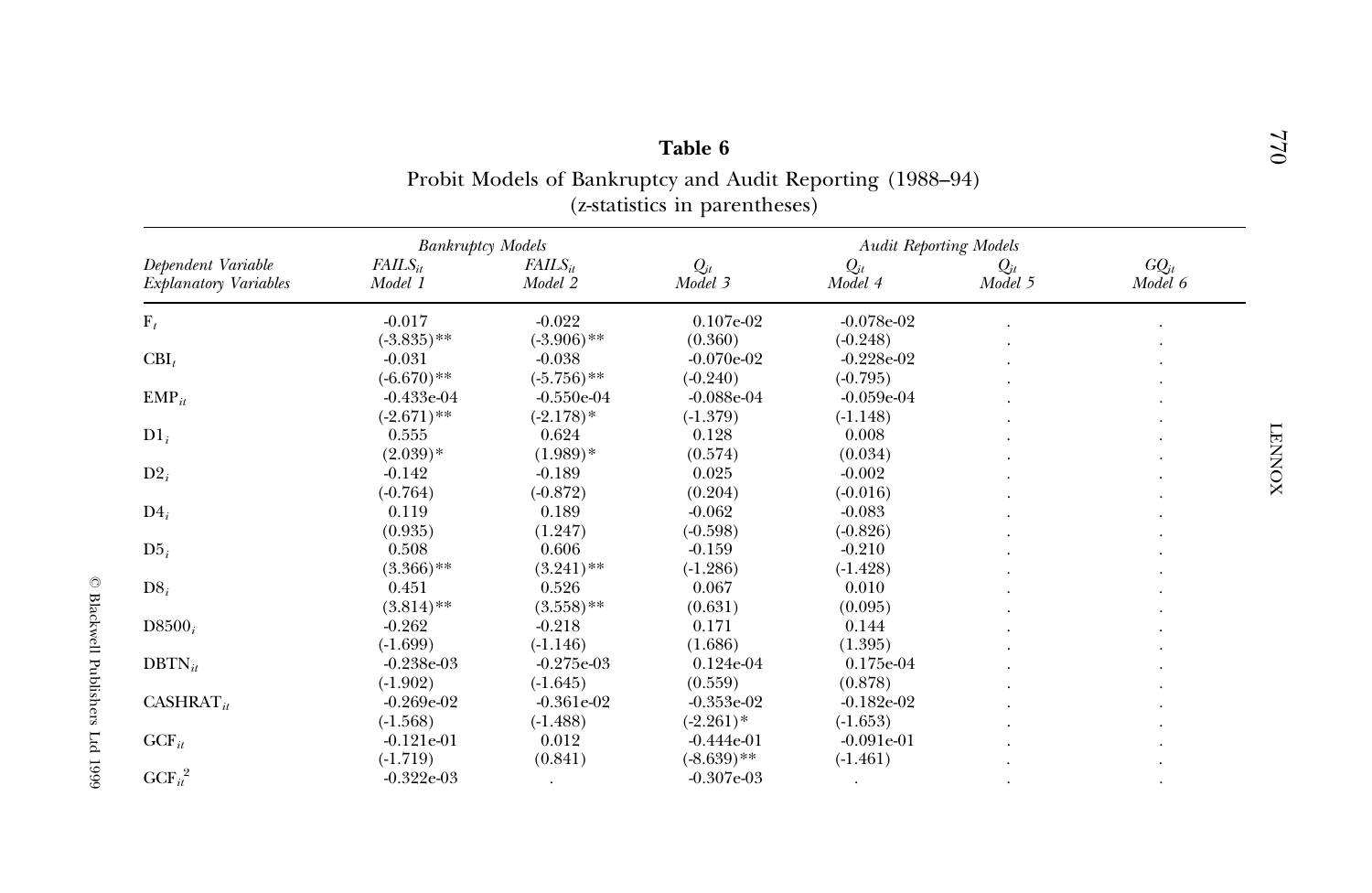|                        | $(-3.081)$ **  |               | $(-4.747)$ **  |                |                |                |
|------------------------|----------------|---------------|----------------|----------------|----------------|----------------|
| $CAPG_{it}$            | $0.264e-03$    | 0.548e-04     | 0.206e-04      | 0.325e-04      | 0.325e-04      | $0.214e-04$    |
|                        | $(7.988)$ **   | $(2.273)*$    | $(2.696)$ **   | $(7.276)$ **   | $(7.458)$ **   | $(5.094)$ **   |
| $CAPG_{it}^2$          | $-0.903e-08$   |               | $0.524e-10$    |                |                |                |
|                        | $(-5.383)$ **  |               | (0.686)        |                |                |                |
| $CAPG_{it}^3$          | $0.644e-13$    |               | $-0.244e-15$   |                |                |                |
|                        | $(4.926)$ **   |               | $(-1.960)*$    |                |                |                |
| $CAPG_{it}^{4}$        | $-0.126e-18$   |               | $-0.556e-21$   |                |                |                |
|                        | $(-4.690)$ **  |               | $(-0.512)$     |                |                |                |
| $\text{ROC}_{it}$      | $-0.820e-04$   | $-0.972e-04$  | $-0.269e-04$   | $-0.945e-04$   | $-0.893e-04$   | $-0.489e-04$   |
|                        | $(-2.781)$ **  | $(-1.939)$    | $(-1.348)$     | $(-6.749)$ **  | $(-8.811)$ **  | $(-3.168)$ **  |
| $Q_{it-1}$             | 0.431          | 0.474         | 1.506          | 1.531          | 1.605          |                |
|                        | (1.535)        | (1.048)       | $(10.263)$ **  | $(12.465)$ **  | $(14.162)$ **  |                |
| $GQ_{it-1}$            | $-0.266$       | $-0.071$      |                |                |                | 1.875          |
|                        | $(-0.636)$     | $(-0.109)$    |                |                |                | $(10.846)$ **  |
| <b>CONSTANT</b>        | $-2.524$       | $-2.215$      | $-1.836$       | $-1.726$       | $-1.846$       | $-2.004$       |
|                        | $(-13.815)$ ** | $(-8.870)$ ** | $(-15.702)$ ** | $(-14.759)$ ** | $(-34.021)$ ** | $(-27.056)$ ** |
| Heteroscedasticity     |                |               |                |                |                |                |
| $GCF_{it}$             |                | $-0.128e-01$  |                | $-0.221e-01$   | $-0.281e-01$   | $-0.483e-01$   |
|                        |                | $(-3.372)$ ** |                | $(-5.656)$ **  | $(-9.794)$ **  | $(-8.242)$ **  |
| $CAPG_{it}$            |                | 0.505e-04     |                | $-0.026e-04$   |                |                |
|                        |                | $(3.933)$ **  |                | $(-1.338)$     |                |                |
| LM1                    | 0.101          |               | 0.219          |                |                |                |
| $\chi^2_{\ 0.05}$      | 11.600         |               | 9.390          |                |                |                |
| LM2                    | 9.091          |               | 150.997        |                |                |                |
| $\chi^2{}_{0.05}$      | 28.160         |               | 23.300         |                |                |                |
| Number of observations | 5,569          | 5,569         | 5,569          | 5,569          | 5,569          | 5,569          |

Notes:

LM1 = Lagrange Multiplier test for omitted variable bias.<br>LM2 = Lagrange Multiplier test for heteroscedasticity.

 $^\ast$  Significant at the 0.05 level.  $^{\ast\ast}$  Significant at the 0.01 level.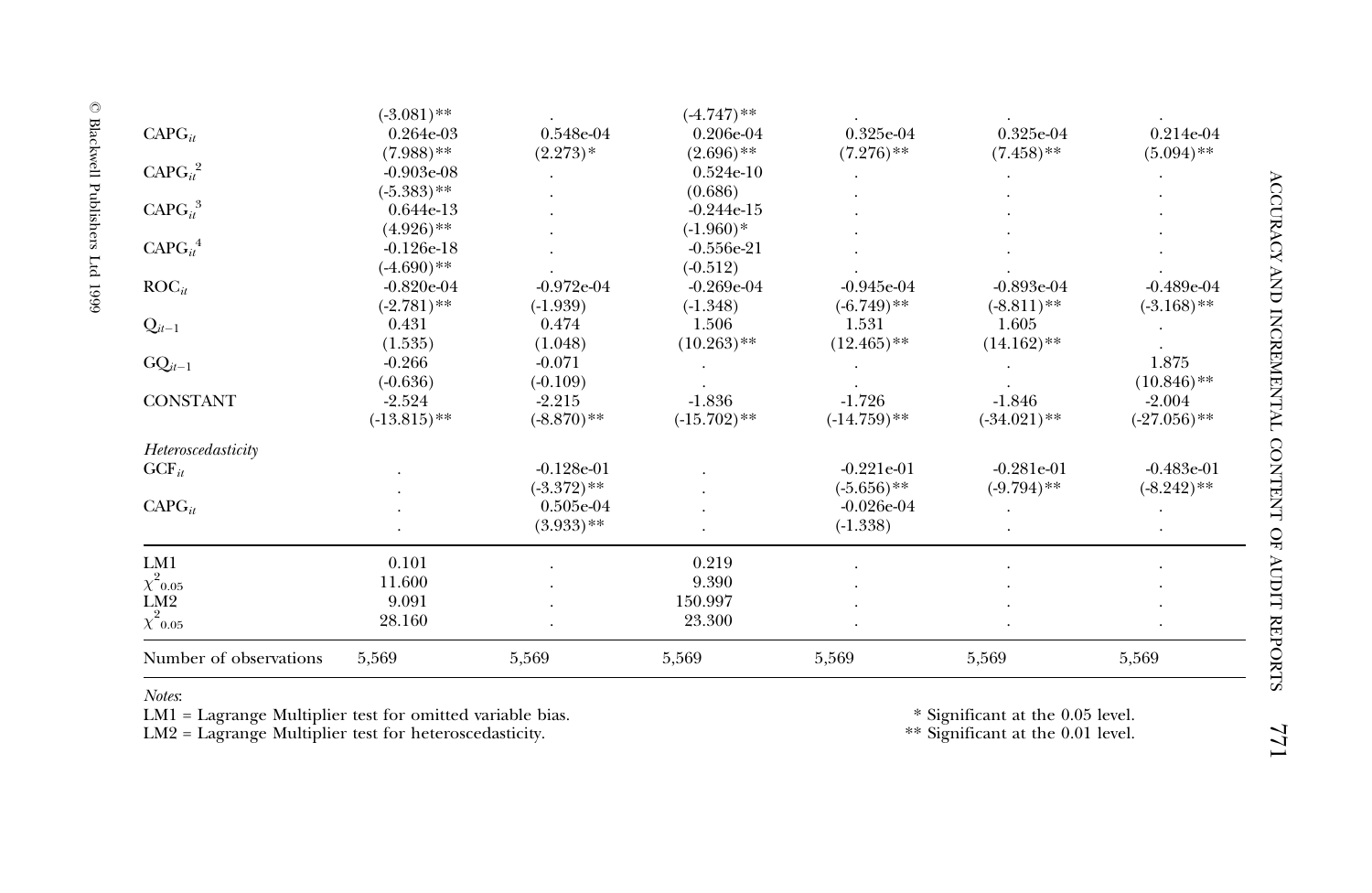models, model 2 drops the polynomial variables and imposes a linear functional form. This causes heteroscedasticity which is controlled for by allowing the variance in the error term to depend on gross cashflow (GCF<sub>it</sub>) and leverage (CAPG<sub>it</sub>). The significance of these variables in the heteroscedastic part of model 2 confirms that these variables explain the error term's variance.

Models 1 and 2 show that lagged audit reports  $(Q_{it-1}$  and  $GQ_{it-1}$ ) did not help to identify failing companies. This is important because in models  $3-6$ , the significantly positive coefficients on lagged audit reports mean that there was very strong persistence in audit reporting. An auditor was more (less) likely to give a qualified report if the company received a qualified (unqualified) report in the previous period. Since lagged reports did not have significant effects in the bankruptcy models, they cannot be capturing the effects of unobserved financial distress in models 3–6. Therefore, persistence in reporting failed to reflect changes in the probability of bankruptcy.

Models 1–4 reveal other differences between the determinants of bankruptcy and audit reporting. In models 1 and 2, the significant negative coefficients on the number of failures  $(F_t)$ and the CBI measure of business confidence  $(CBI_t)$  indicate that companies were more likely to fail if the economy was expected to move from a boom to a recession. However, models 3 and 4 show that these cyclical variables had insignificant effects on audit reporting.<sup>14</sup> The coefficients on the industry dummies bear very little resemblance in the bankruptcy and audit reporting models. Thus, audit reports did not reflect differences in financial distress across industry sectors - companies operating in the construction  $(D5_i)$  and financial services  $(D8_i)$  sectors were most likely to enter bankruptcy, but this was not reflected by audit reporting. Therefore, audit reports did not reflect differences in financial distress across industry sectors.

The negative coefficients on the number of employees  $\text{(EMP)}_{ii}$ show that large companies were less likely to fail and were also less likely to receive qualified reports. Therefore, audit reporting reflected the effects of company size on the probability of bankruptcy. In models 1 and 2, the negative coefficients on the debtor-turnover ratio (DBTN<sub>it</sub>) indicate that a company was

ß Blackwell Publishers Ltd 1999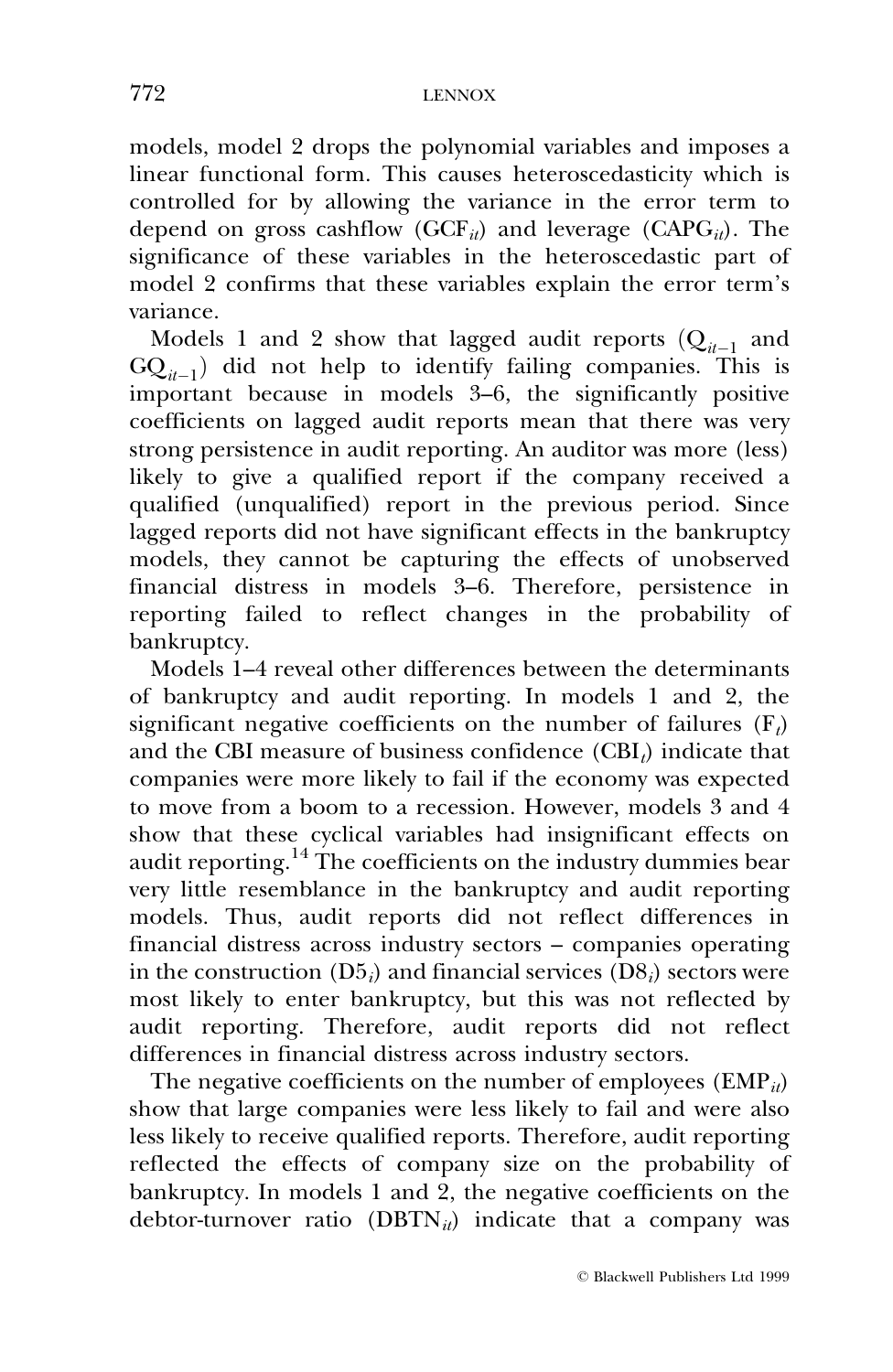more likely to enter bankruptcy if it was having problems in recovering money from debtors. However, the relationship between debtor-turnover (DBTN<sub>it</sub>) and audit reporting was insignificant. In models 1–6, the negative coefficients on gross cashflow  $(GCF_{ii})$  indicate that cashflow was an important determinant of bankruptcy and auditors were more likely to give qualified reports to companies with low profit-generated cashflow. The positive coefficients on leverage  $(CAP\ddot{G}_{it})$  show that debt increased the probability of bankruptcy and that auditors were more likely to give qualified reports to highly leveraged companies. However, audit reports did not accurately reflect the non-linear relationship between leverage and bankruptcy  $-$  this is true for both the homoscedastic (models 1 and  $3)$  and heteroscedastic specifications (models 2 and  $4-6$ ). The negative coefficients on profitability  $(ROC_{it})$  indicate that profitable companies were less likely to enter bankruptcy and auditors were more likely to give qualified reports to companies with low profitability.

Model 5 omits all variables with insignificant effects on audit reporting. The statistically significant determinants of audit reporting were leverage  $(CAPG_i)$ , profitability  $(ROC_i)$  and lagged audit reports  $(Q_{it-1})$  – similar results are shown in model 6 for going-concern qualifications  $(GQ_{it})$ . Re-estimating models 3 and 4 for going-concern qualifications  $(GQ_{ii})$  rather than all types of qualification  $(Q_{it})$  gave very similar results.

To summarise, auditors were more likely to give qualified reports to financially-distressed companies that were small, unprofitable, highly leveraged and were suffering cashflow problems. However, audit reports failed to reflect the effects of the economic cycle and industry sector on the probability of bankruptcy. Moreover, lagged reports had very important effects on audit reporting even though they did not help to identify failing companies - thus, persistence in audit reporting reduced the accuracy of audit reports.

#### 4. CONCLUSION

This paper has shown that public concerns over the accuracy and information content of audit reports may have been justified.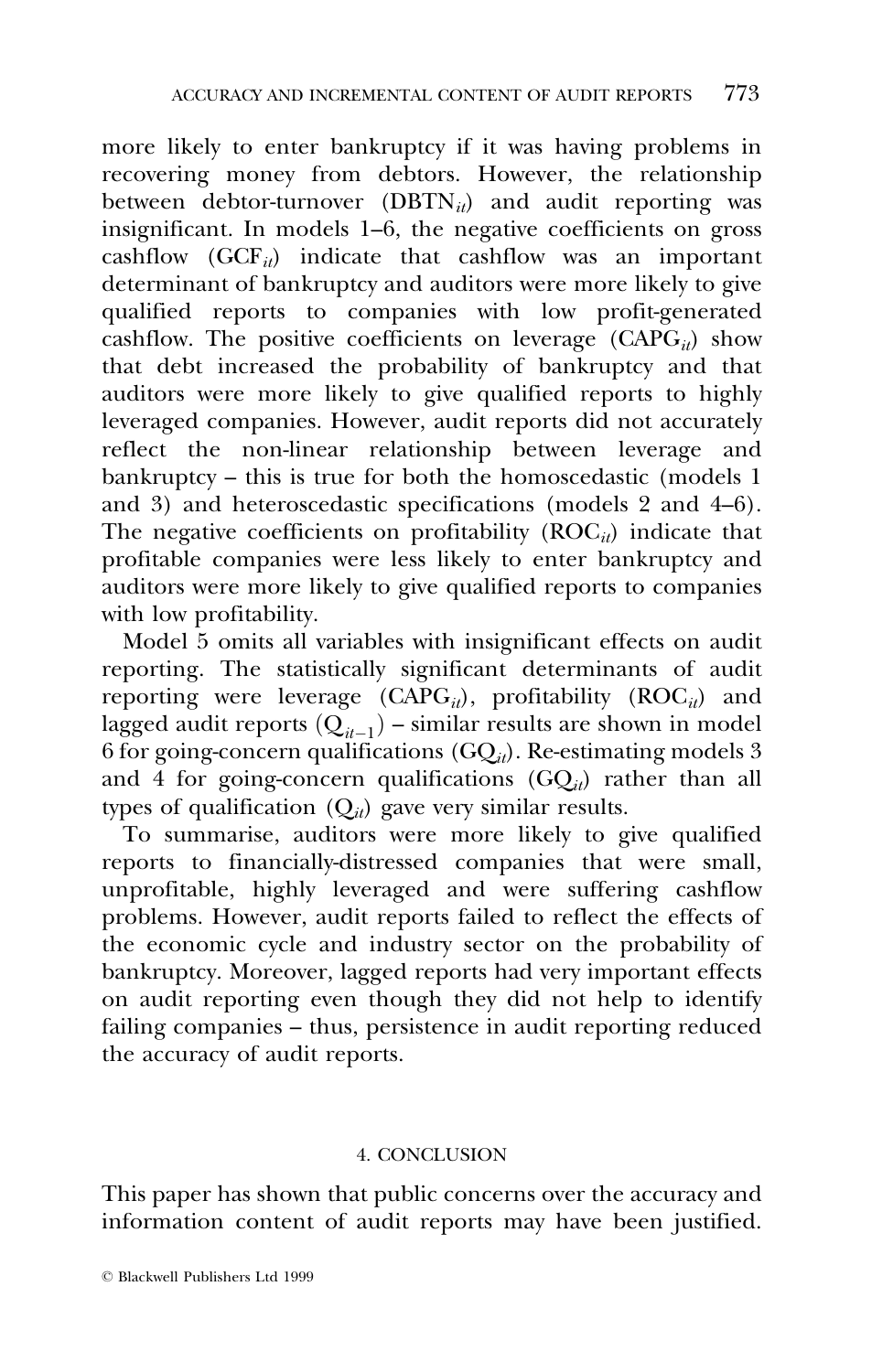The first contribution of the study was to show that a bankruptcy model could be more accurate than audit reports in a hold-out period as well as in the estimation sample. The study's second contribution was to evaluate the incremental information content of audit reports, controlling for public information about the economic cycle, company size and industry sector. Thus, it was shown that audit reports did not signal useful incremental information about the probability of bankruptcy.

The paper's third aim was to explain why audit reports were not accurate or informative signals of financial distress - two reasons were identified. First, audit reports did not reflect publicly available information about financial distress. In particular, the probability of bankruptcy varied across industry  $\frac{1}{\sqrt{1-\frac{1}{\sqrt{1-\frac{1}{\sqrt{1-\frac{1}{\sqrt{1-\frac{1}{\sqrt{1-\frac{1}{\sqrt{1-\frac{1}{\sqrt{1-\frac{1}{\sqrt{1-\frac{1}{\sqrt{1-\frac{1}{\sqrt{1-\frac{1}{\sqrt{1-\frac{1}{\sqrt{1-\frac{1}{\sqrt{1-\frac{1}{\sqrt{1-\frac{1}{\sqrt{1-\frac{1}{\sqrt{1-\frac{1}{\sqrt{1-\frac{1}{\sqrt{1-\frac{1}{\sqrt{1-\frac{1}{\sqrt{1-\frac{1}{\sqrt{1-\frac{1}{\sqrt{1-\frac{1}{\sqrt{1-\frac{1}{\sqrt{1-\frac{1$ however, this was not reflected by audit reporting. This suggests that auditors might need to give greater consideration to macroeconomic and industry events when forming audit opinions. Secondly, lagged audit reports were important determinants of audit reporting but did not help to identify failing companies – therefore, strong persistence in reporting also reduced the accuracy of audit reports. Persistency in audit reporting is consistent with evidence that auditors often suffer client losses and litigation when they change their audit opinions. Therefore, policies may be needed to reduce auditors' incentives to repeat the same audit opinions.

#### **NOTES**

1 When a UK company issues its annual report, the auditor is required to state whether the financial statements give a 'true and fair' view. If the auditor believes that there is a significant possibility that the company will cease to trade in the 'foreseeable future', the auditor is required to give a 'going concern qualification'. The Auditing Guideline on Going Concern (August 1985) states, 'The going concern concept identified in Statement of Standard Accounting Practice (SSAP) No. 2 is "that the enterprise will continue in operational existence for the foreseeable future''. This means in particular that the profit and loss account and the balance sheet assume no intention or necessity to liquidate or curtail significantly the scale of operation'. There is a presumption in both law and accounting standards that the financial statements are prepared on a going concern basis . . . The foreseeable future . . . should normally extend to a minimum of six months following the date of the audit report or one year after the balance sheet date whichever period ends on the later date. It will also be necessary to take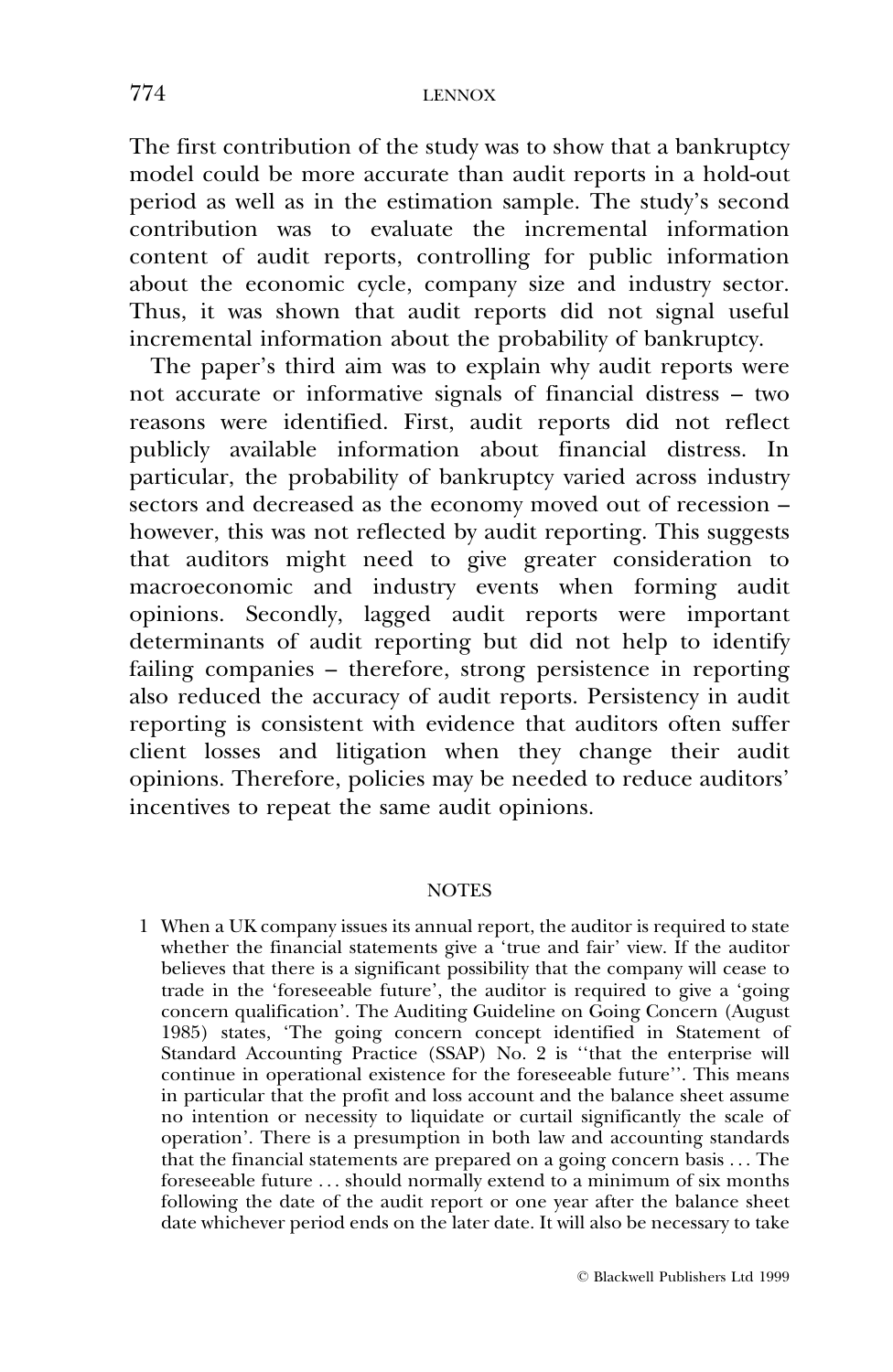account of significant events which will or are likely to occur later. Since the audit report may signal useful information to investors, a qualified report may increase the probability of bankruptcy. In this sense, it has been argued that a qualified report could become a self-fulfilling prophecy (Asare, 1990). However, this should not form a germane consideration for the auditor when deciding whether to issue a qualified report. The Auditing Guideline states, `The auditor should not refrain from qualifying his report if it is otherwise appropriate, merely on the grounds that it may lead to the appointment of a receiver or liquidator.' Moreover, the auditor is required to ensure that shareholders are warned about impending bankruptcy, even if the reported value of the company corresponds to its liquidation value. The Auditing Guideline states, 'Where there is significant uncertainty about the enterprise's ability to continue in business, this fact should be stated in the financial statements even where there is no likely impact on the carrying value and classification of assets and liabilities.'

- 2 Examples include Polly Peck and the Bank of Commerce and Credit International.
- 3 Numerous studies have evaluated the information content of audit reports by examining how the stock market reacts to audit qualifications. In these studies, the null hypothesis is that audit reports do not signal valuable information; the alternative hypothesis is that the stock market reacts favourably to unqualified reports and unfavourably to qualified reports. Some studies have found that share prices fall following qualified reports which suggests that audit reports do signal useful information to investors (Firth, 1978; Chow and Rice, 1982; Banks and Kinney, 1982; Fleak and Wilson, 1994; Chen and Church, 1996; and Jones, 1996). In contrast, other studies have found no relationship between the content of the audit report and share prices (Ball et al., 1979; Davis, 1982; Elliott, 1982; Dodd et al., 1984; and Levitan and Knoblett, 1985). A fundamental problem with the event study approach is that it is very difficult to identify the information signalled by the audit report separately from other information contained in the financial statements. Although earnings are typically announced prior to the release of the annual (and audit) report $(s)$ , the earnings announcement only contains summary financial information. Additional information contained in the detailed financial statements is likely to be less favourable for companies that receive qualified audit reports. Therefore, event studies are likely to reject too often the null hypothesis that audit reports are uninformative.
- 4 These are located in the corporate information library at Warwick University.
- 5 In moving from the initial sample to the final sample, 10% of all types of company were lost, whilst 27% of failing companies were lost. This reflects the fact that it is difficult to obtain data on failing companies from Datastream. Due to the small number of failing companies, every effort was made to obtain data through requests to Datastream.
- 6 To examine whether the presence of missing data causes sample selection problems, the reported probit results were also compared to those using logit estimation. Andersen (1972) has shown that for non-random samples, the logit model has consistent coefficient estimates for all variables except the constant – the results for logit and probit models were found to be very similar which suggests that there do not appear to be sample selection problems (Lennox, 1999).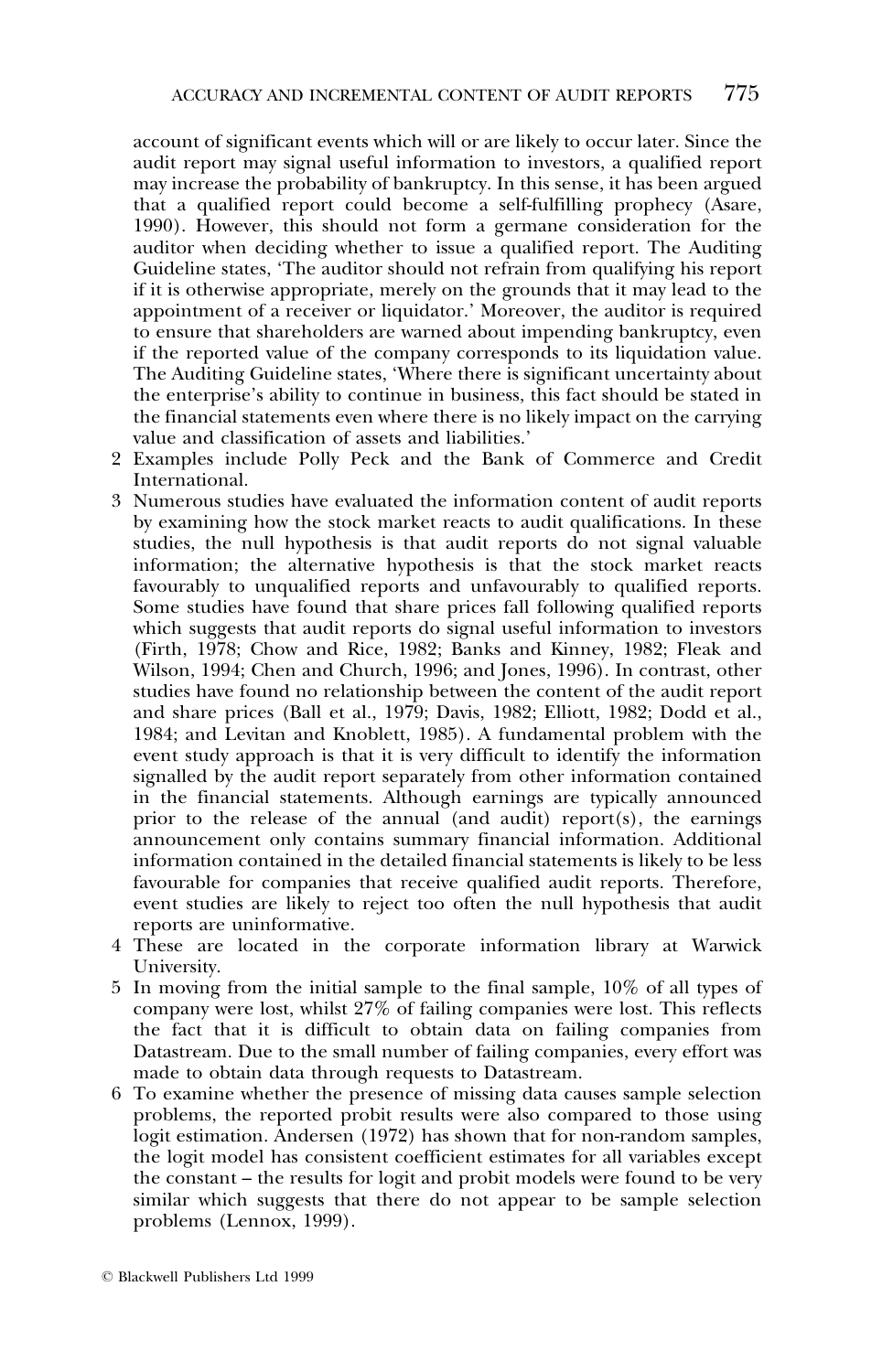## 776 LENNOX

- 7 The average lag between a failing company issuing its final report and its entry into bankruptcy was found to be  $14$  months. In the UK, there are three types of re-organisation procedure - these are liquidation, receivership or administration (Franks and Torous, 1992). In a liquidation, the company's assets are sold to meet the claims of creditors; in a receivership, the receiver decides whether it is in the creditors' interests to see the company's assets or to keep the company as a going concern. The possibility of administration was introduced by the 1986 Insolvency Act in an attempt to reduce the number of inefficient liquidations. However, since the Act, very few administrators have been appointed compared to the numbers of companies entering receivership or liquidation. The results of this paper are not sensitive to different forms of exit.
- 8 This model was originally used to evaluate probit, logit and discriminant methods in bankruptcy prediction (Lennox, 1999).
- 9 Similarly, the superior accuracy of Koh's bankruptcy model was not statistically significant.
- 10 In this case, a type I error occurs when a company is predicted to survive but fails within two reporting periods; a type II error occurs when a company is predicted to fail but does not fail within two reporting periods.
- 11 Data on lagged audit reports were unavailable for 1987 and so the sample size is reduced from 6,416 to 5,569 observations.
- 12 To verify whether this is the case, one would need to estimate models 3-5 using the data of HMM.
- 13 The homoscedastic probit model and log-likelihood function are given by equations (1) and  $(\hat{2})$  respectively:

where: 
$$
Y_{it}^{*} = \beta_1 X_{it} + u_{it}
$$

$$
Y_{it} = 1 \quad \text{iff} \qquad Y_{it}^{*} \ge 0
$$

$$
Y_{it} = 0 \qquad \text{otherwise}
$$
and 
$$
u_{it} \sim \text{IN}(0, \sigma^2).
$$
 (1)

 $\ln(L) = \sum_i Y_{it} \Phi(-\beta_1 X_{it}) + \sum_i (1 - Y_{it}) (1 - \Phi(-\beta_1 X_{it}))$  (2) where  $\Phi(.)$  is the cumulative normal distribution.

In the heteroscedastic probit model the  $u_{it}$  are normally distributed with non-constant variance. For example, when the variance of  $u_{it}$  is a linear function of  $X_{it}$ , the heteroscedastic probit model and log-likelihood function are given by equations (3) and (4):

$$
Y_{it}^* = \beta_1 X_{it} + u_{it} \qquad u_{it} \sim \text{IN}(0, \exp(2\beta_2 X_{it})) \tag{3}
$$

$$
\ln(L) = \sum_i Y_{ii} \Phi(\beta_1 X_{ii} \exp(-\beta_2 X_{ii})) + \sum_i (1 - Y_{ii})(1 - \Phi(\beta_1 X_{ii} \exp(-\beta_2 X_{ii}))).
$$
\n(4)

Clearly, the heteroscedastic probit model collapses to the homoscedastic probit model when  $\beta_2 = 0$ .

14 A dummy variable was also included in the audit reporting models to test whether a structural break occurred in 1990 - the coefficient on the dummy was found to be positive but insignificant and is therefore omitted. Variables capturing auditor size, audit fees, and non-audit fees were also included in the audit reporting model but were not found to be significant.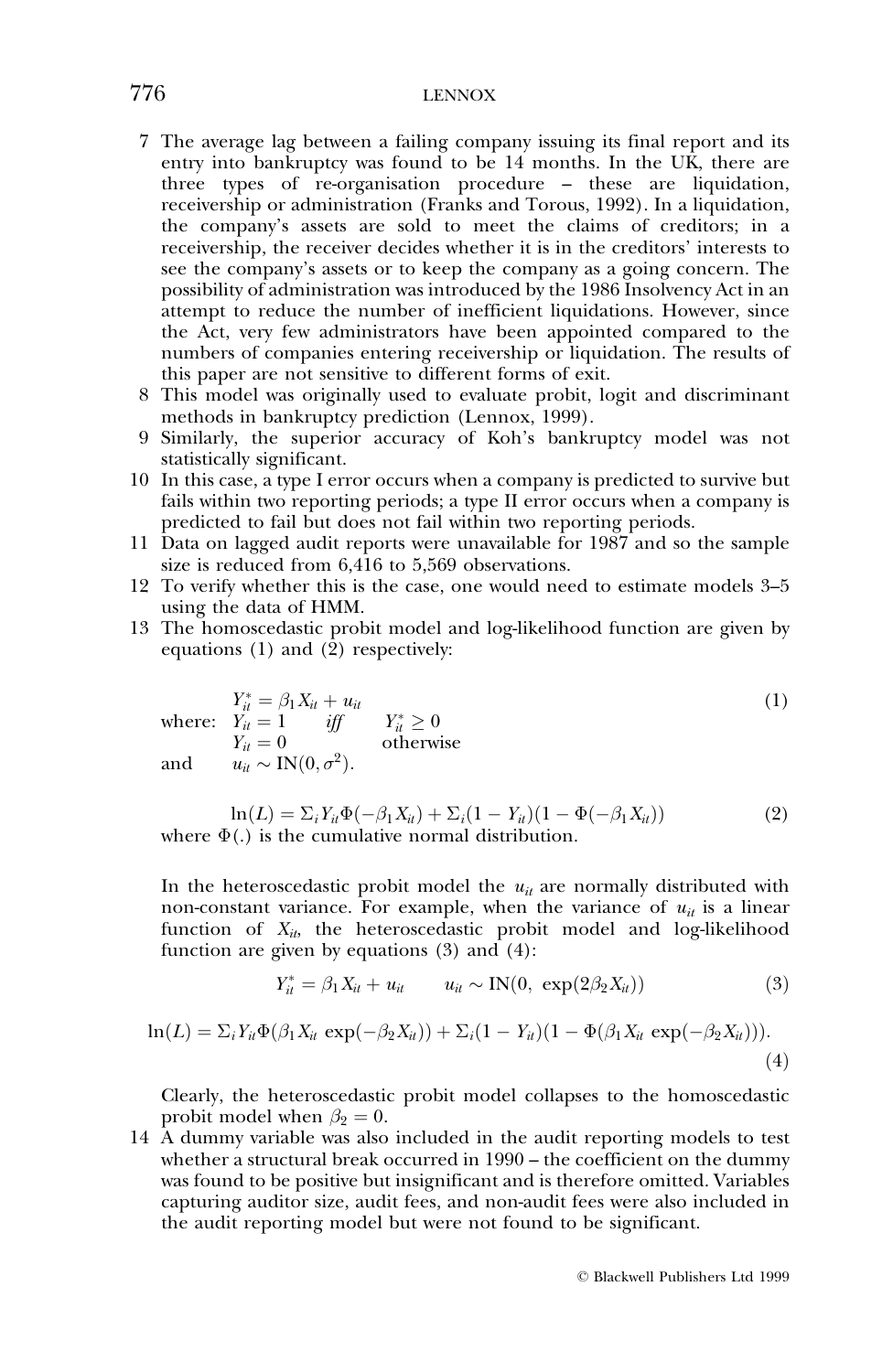#### **REFERENCES**

- Andersen, J. (1972), 'Separate Sample Logistic Discrimination', Biometrika, Vol. 59, pp. 19-35.
- Asare, S. (1990), `The Auditor's Going-concern Decision: A Review and Implications for Future Research', Journal of Accounting Literature, Vol. 9, pp. 39-64.
- Ball, R., R. Walker and G. Whittred (1979), 'Audit Qualifications and Share Prices', Abacus, pp. 23-34.
- Banks, D. and W. Kinney (1982), `Loss Contingency Reports and Stock Prices: An Empirical Study', *Journal of Accounting Research*, Vol. 20, No. 1, pp. 240– 54.
- Barnes, P. and D. Hooi (1987), 'The Strange Case of the Qualified Success', Accountancy, pp. 32-3.
- Chen, K. and B. Church (1996), `Going Concern Opinions and the Market's Reaction to Bankruptcy Filings', The Accounting Review, Vol. 71, No. 1, pp. 117±28.
- Chow, C. and S. Rice (1982), `Qualified Audit Opinions and Auditor Switching', The Accounting Review, Vol. 57, No. 2, pp. 326-35.
- Citron, D. and R. Taffler (1992), `The Audit Report Under Going Concern Uncertainties: An Empirical Analysis', Accounting and Business Research, Vol. 22, pp. 337-45.
- Craswell, A. (1988), `The Association Between Qualified Opinions and Auditor Switches', Accounting and Business Research, Vol. 19, No. 73, pp. 23-31.
- Davidson, R. and J. MacKinnon (1984), `Convenient Specification Tests for Logit and Probit Models', *Journal of Econometrics*, Vol. 25, No. 3, pp. 241–62.
- Davis, R. (1982), 'An Empirical Evaluation of Auditors' 'Subject-to' Opinions', Auditing: A Journal of Practice and Theory, pp. 13-32.
- Dodd, P., N. Dopuch, R. Holthausen and R. Leftwich (1984), `Qualified Audit Opinions and Stock Prices', Journal of Accounting and Economics, Vol. 6, No. 1, pp. 3±38.
- Elliott, J. (1982), 'Subject to Audit Opinions and Abnormal Security Returns: Outcomes and Ambiguities', Journal of Accounting Research, Vol. 20, No. 2, pp. 617-38.
- Firth, M. (1978), 'Qualified Audit Reports: Their Impact on Investment Decisions', The Accounting Review, pp. 642–50.
- Fleak, S. and E. Wilson (1994), `The Incremental Information Content of the Going Concern Audit Opinion', Journal of Accounting, Auditing and Finance, Vol. 9, No. 1, pp. 149–66.
- Franks, J. and W. Torous (1992), `Lessons from a Comparison of US and UK Insolvency Codes', Oxford Review of Economic Policy (Autumn), Vol. 3, pp.  $70 - 8.$
- Hopwood, W., J. McKeown and J. Mutchler (1989), `A Test of the Incremental Explanatory Power of Opinions Qualified for Consistency and Uncertainty', The Accounting Review, Vol. 64, No. 1, pp. 28-48.
- Institute Of Chartered Accountants in England and Wales (1985), `The Auditor's Considerations in Respect of Going Concern'.
- Jones, F. (1996), 'The Information Content of the Auditor's Going Concern Evaluation', *Journal of Accounting and Public Policy*, Vol. 15, pp. 1–27.
- Koh, H. (1991), `Model Predictions and Auditor Assessments of Going Concern Status', Accounting and Business Research, Vol. 21, No. 84, pp. 331-38.
- Krishnan, J. and R. Stephens (1995), `Evidence on Opinion Shopping from